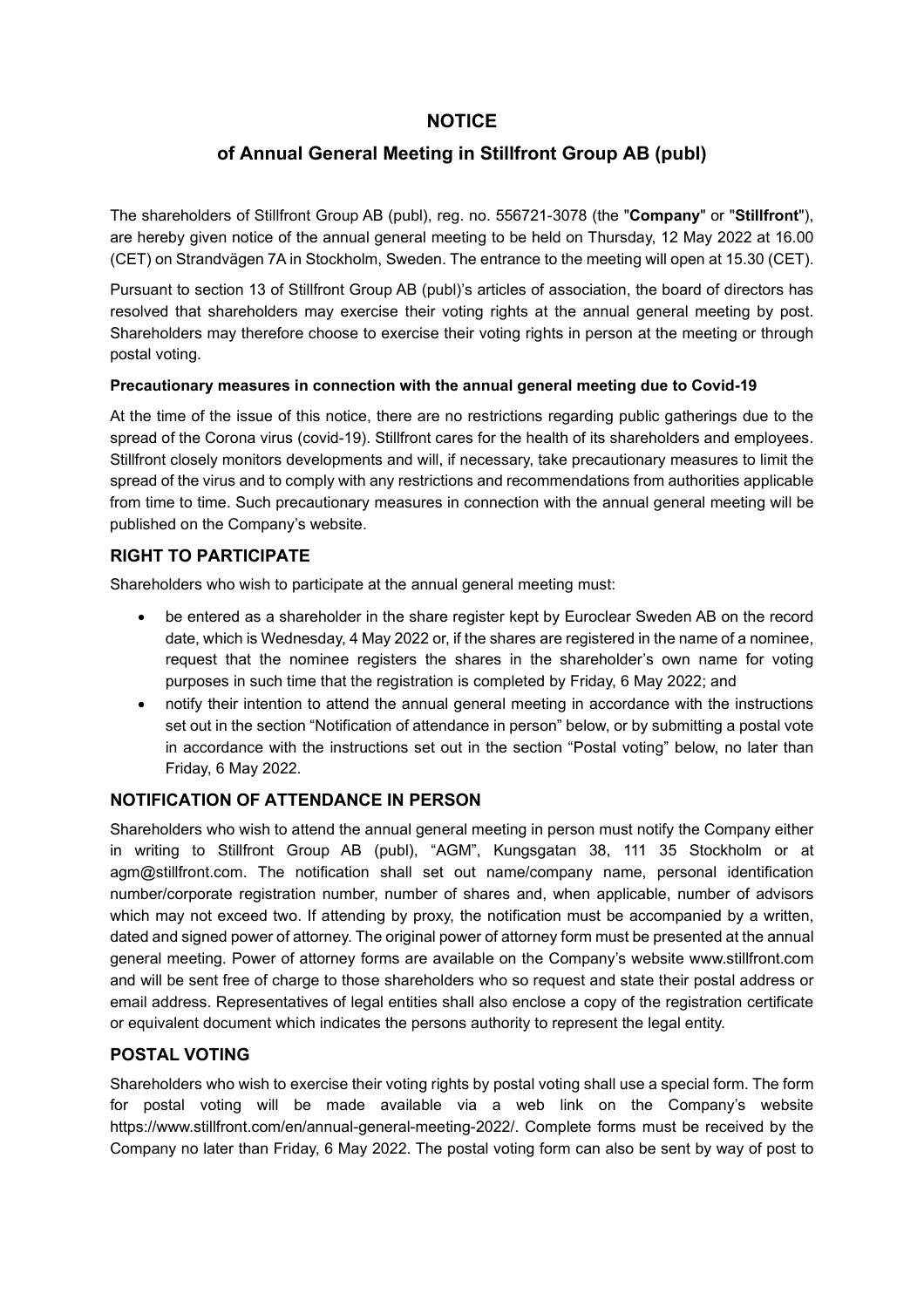Stillfront Group AB (publ), "AGM", Kungsgatan 38, 111 35 Stockholm. The submission of a postal voting form is considered as a notification of participation at the annual general meeting.

The shareholder cannot give any instructions other than by marking one of the stated alternatives for each item of the form. If the shareholder has added special instructions or conditions in the form, or amended or added to the pre-printed text, the vote will be invalid.

Only one form per shareholder will be taken into consideration. If more than one form is submitted, only the most recently dated form will be taken into consideration. If two or more forms have the same date, only the form received last by Stillfront will be taken into consideration. Incomplete or incorrectly completed forms may be disregarded.

Those who wish to withdraw a postal vote and instead cast their vote by participating in the annual general meeting in person or by proxy must notify the annual general meeting's secretariat before the meeting is opened.

## **SHAREHOLDERS WITH NOMINEE REGISTERED SHARES**

To be entitled to participate in the annual general meeting by attending in person or by submitting a postal vote, those having their shares registered in the name of a nominee must have their shares registered in their own name so that he or she is registered as a shareholder in the share register kept by Euroclear Sweden AB no later than Friday, 6 May 2022. Such registration may be temporary. Please note that this procedure may also apply with respect to shares held on a bank's shareholder deposit account and certain investment saving accounts.

# **PROXIES AND PROXY FORMS**

Shareholders not attending the annual general meeting in person can exercise its rights at the annual general meeting through proxies with a written, signed and dated power of attorney. Shareholders can vote by post at the annual general meeting through proxies with a written, signed and dated power of attorney. The power of attorney shall be attached to the form for postal voting.

A proxy form is available at the Company's website, https://www.stillfront.com/en/annual-generalmeeting-2022/.

For questions about the annual general meeting or to receive a postal voting form or proxy form by post, please contact: Stillfront Group AB (publ), "AGM", Kungsgatan 38, 111 35 Stockholm or send an e-mail to agm@stillfront.com.

# **SHAREHOLDERS' RIGHT TO REQUEST INFORMATION**

Shareholders are reminded of their right pursuant to Chapter 7, Section 32 of the Swedish Companies Act to request that the board of directors and Chief Executive Officer provide information at the annual general meeting in respect of any circumstances which may affect the assessment of a matter on the agenda or any circumstances which may affect the assessment of the Company's or a group Company's financial position. The obligation to provide information also applies to the Company's relationship to other group companies. Information must be provided if it can take place without significant harm to the Company.

## **PROPOSED AGENDA**

- 1. Opening of the meeting
- <span id="page-1-0"></span>2. Appointment of the chairman for the meeting
- <span id="page-1-1"></span>3. Election of one or two persons to approve the minutes
- <span id="page-1-2"></span>4. Preparation and approval of the voting register
- 5. Approval of the agenda
- 6. Examination of whether the meeting has been duly convened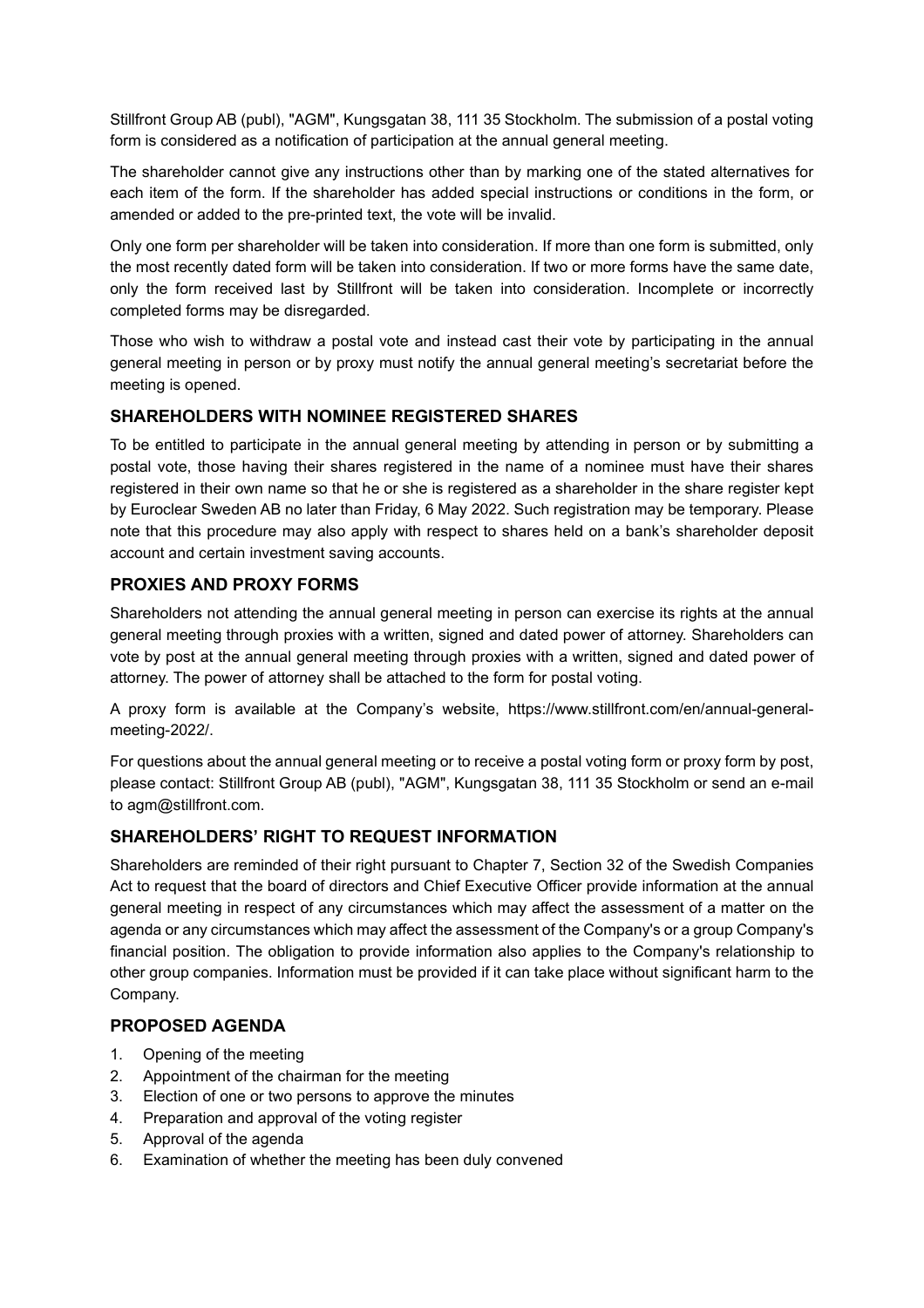- 7. Presentation of annual report and the auditor's report and consolidated accounts and auditor's report for the group
- <span id="page-2-0"></span>8. Resolution on:
	- a) adopting the profit and loss statement and the balance sheet and consolidated profit and loss statement and balance sheet
	- b) allocation of the Company's profit or loss according to the adopted balance sheet
	- c) discharge from liability for the directors of the board and the Chief Executive Officer
- <span id="page-2-1"></span>9. Presentation of the remuneration report for approval
- <span id="page-2-2"></span>10. Resolution on the number of directors of the board to be appointed
- <span id="page-2-3"></span>11. Resolution to establish the remuneration for the directors of the board and the auditors
- <span id="page-2-4"></span>12. Appointment of the board of directors
- <span id="page-2-5"></span>13. Appointment of the chairman of the board of directors
- <span id="page-2-6"></span>14. Appointment of auditor
- <span id="page-2-7"></span>15. Resolution on nomination committee
- <span id="page-2-8"></span>16. Resolution to adopt the remuneration guidelines for executive management
- <span id="page-2-9"></span>17. Resolution on a directed new share issue to the sellers of Candywriter LLC
- <span id="page-2-10"></span>18. Resolution on a directed new share issue to the sellers of Everguild Ltd.
- <span id="page-2-11"></span>19. Resolution on a directed new share issue to the sellers of Game Labs Inc.
- 20. Resolution on a directed new share issue to the sellers of Imperia Online JSC
- <span id="page-2-12"></span>21. Resolution on a directed new share issue to the sellers of Sandbox Interactive GmbH
- <span id="page-2-13"></span>22. Resolution on a directed new share issue to the sellers of Storm8, Inc.
- <span id="page-2-14"></span>23. Resolution on a directed new share issue to the sellers of Super Free Games Inc.
- <span id="page-2-15"></span>24. Resolution on authorization for the board of directors to issue shares, warrants and convertible debt
- <span id="page-2-16"></span>25. Resolution on authorization for the board of directors to resolve on repurchase of own shares
- <span id="page-2-17"></span>26. Resolution on authorization for the board of directors to resolve on transfer of own shares
- <span id="page-2-18"></span>27. Resolution on long-term incentive program (LTIP 2022/2026)
- <span id="page-2-19"></span>28. Resolution on (a) issue of warrants and (b) approval of transfer of warrants
- <span id="page-2-20"></span>29. Resolution to transfer own shares to participants in LTIP 2022/2026
- 30. Closing of the meeting

# **PRINCIPAL PROPOSALS FOR RESOLUTIONS**

## **Appointment of the chairman for the meeting (item [2\)](#page-1-0)**

The nomination committee proposes Jan Samuelson as chairman of the meeting, or in the event of his absence, the person appointed by a representative of the nomination committee.

## **Election of one or two persons to approve the minutes (item [3\)](#page-1-1)**

The board of directors proposes that Caroline Sjösten and Ossian Ekdahl or in the event of absence of one or both of them, the person(s) appointed by the board of directors, to approve the minutes.

## **Preparation and approval of the voting register (item [4\)](#page-1-2)**

The voting register that is proposed to be approved is the voting register that Euroclear has prepared on behalf of the Company, based on the shareholders register, shareholders notified and present at the annual general meeting and received postal votes.

## **Resolution on allocation of the Company's profit or loss according to the adopted balance sheet (item [8](#page-2-0) b)**

The board of directors and the Chief Executive Officer propose, in accordance with the proposal included in the annual report, that the annual general meeting resolves that the residue of this year's result of SEK 10,414,822,451 shall be carried forward.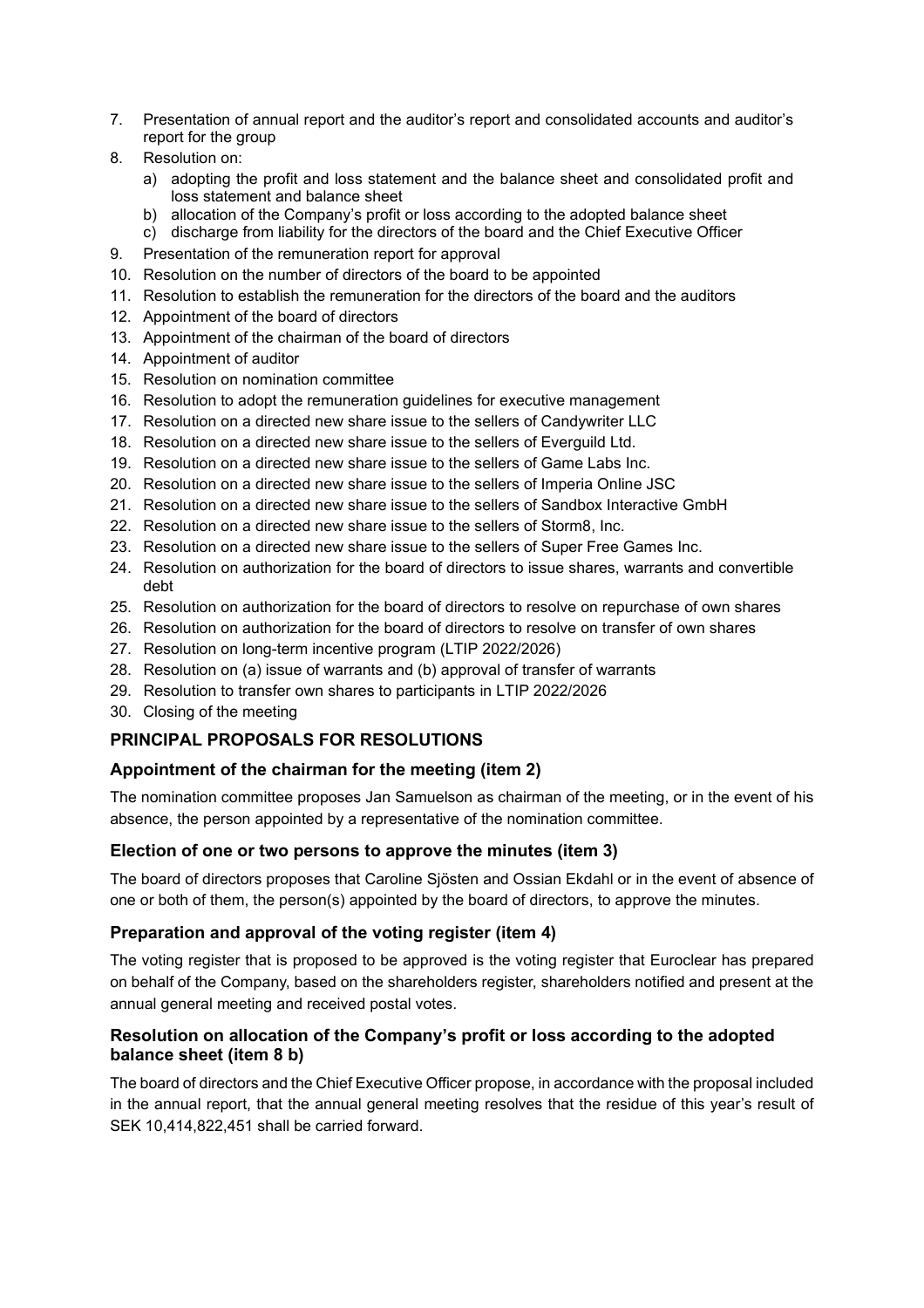## **Resolution on discharge from liability for the directors of the board and the Chief Executive Officer (item [8](#page-2-0) c)**

The auditor recommends that the annual general meeting grants discharge from liability for the financial year. Decisions on discharge from liability are proposed to be made through separate individual decisions for each board member and the Chief Executive Officer in the following order:

- (i) Jan Samuelson, chairman of the board of directors
- (ii) Erik Forsberg, member of the board of directors
- (iii) Katarina G. Bonde, member of the board of directors
- (iv) Birgitta Henriksson, member of the board of directors
- (v) Ulrika Viklund, member of the board of directors
- (vi) Kai Wawrzinek, member of the board of directors
- (vii) Jörgen Larsson, Chief Executive Officer

#### **Presentation of the remuneration report for approval (item [9\)](#page-2-1)**

The board of directors proposes that the annual general meeting approves the remuneration report for 2021.

#### **Resolution on the number of directors of the board to be appointed (item [10\)](#page-2-2)**

The nomination committee proposes that the board of directors shall consist of six directors without deputy directors.

#### **Resolution to establish the remuneration for the directors of the board and the auditors (item [11\)](#page-2-3)**

The nomination committee proposes that the total fees paid to the board members for the period until the next annual general meeting shall be SEK 2,250,000 (SEK 2,030,000 last year), with SEK 750,000 (SEK 730,000 last year) to the chairman of the board of directors and SEK 300,000 (SEK 260,000) to each of the board members elected by the general meeting.

The nomination committee proposes that the total fees to be paid to the members of the audit committee for the period until the next annual general meeting shall be SEK 325,000 (SEK 325,000) with SEK 250,000 (SEK 250,000) to the chairman of the audit committee and SEK 75,000 (SEK 75,000) to the member of the audit committee.

The nomination committee proposes that the total fees to be paid to the members of the remuneration committee for the period until the next annual general meeting shall be SEK 105,000 (SEK 105,000) with SEK 70,000 (SEK 70,000) to the chairman of the remuneration committee and SEK 35,000 (SEK 35,000) to the member of the remuneration committee.

The nomination committee proposes that the total fees to be paid to the members of the M&A committee (which was established in 2021) for the period until the next annual general meeting shall be SEK 105,000, with SEK 70,000 to the chairman of the M&A committee and SEK 35,000 to the member of the M&A committee.

Remuneration to the auditors is proposed to be paid according to current approved account.

#### **Appointment of the board of directors (item [12\)](#page-2-4)**

The nomination committee proposes the following members of the board of directors until the close of the annual general meeting 2023:

Election of

(i) Marcus Jacobs

Re-election of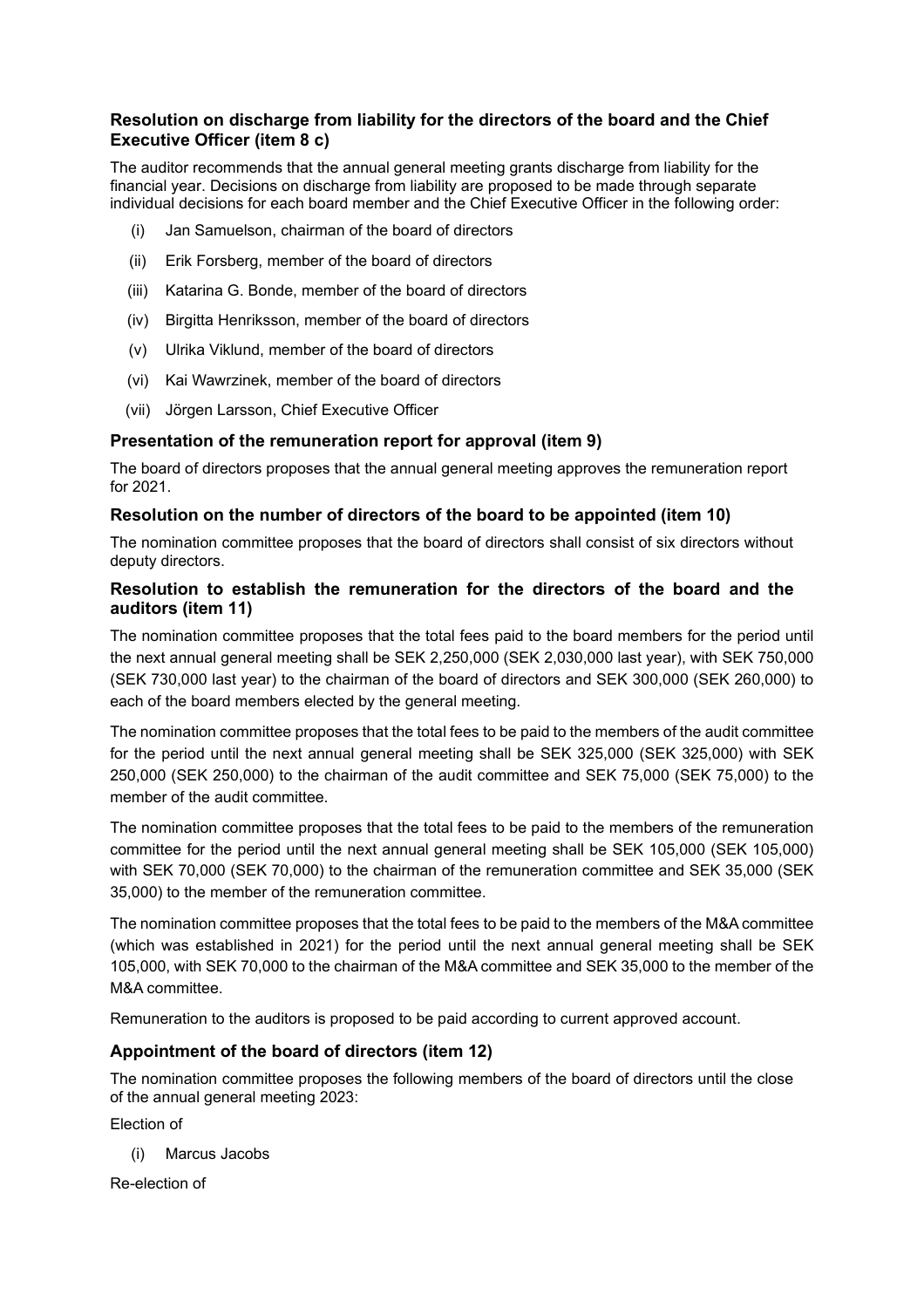- (ii) Jan Samuelson
- (iii) Erik Forsberg
- (iv) Katarina G. Bonde
- (v) Birgitta Henriksson
- (vi) Ulrika Viklund

Kai Wawrzinek has declined re-election.

#### **Appointment of chairman of the board of directors (item [13\)](#page-2-5)**

The nomination committee proposes to re-elect Jan Samuelson as chairman of the board of directors, for the period until the close of the annual general meeting 2023.

#### **Appointment of auditor (item [14\)](#page-2-6)**

The nomination committee proposes that the registered auditing firm Öhrlings PricewaterhouseCooper AB is re-elected as the Company's auditor for the period until the close of the annual general meeting 2023. Öhrlings PricewaterhouseCooper AB has declared that if the annual general meeting resolves in accordance with the nomination committee's proposal, Nicklas Kullberg will be appointed to continue as auditor in charge.

#### **Resolution on nomination committee (item [15\)](#page-2-7)**

The nomination committee proposes that the annual general meeting resolves that the nomination committee shall be appointed in accordance with the following principles.

The chairman of the board of directors shall, based on the shareholding according to Euroclear Sweden AB as of the last business day in September 2022, contact the three largest shareholders, who shall be entitled to appoint one member each of the nomination committee. If any of the three largest shareholders declines to appoint a member of the nomination committee, the next largest shareholder shall be offered the opportunity to appoint a member of the nomination committee. However, no more than the ten largest shareholders need to be requested to appoint a member of the nomination committee. The nomination committee may decide that the chairman of the board of directors shall be a member of the nomination committee. The Chief Executive Officer or another member of the Company's executive management shall not be a member of the nomination committee. The chairman of the board of directors shall convene the nomination committee to its first meeting. The Chairman of the nomination committee shall, unless its members agree otherwise, be the member appointed by the largest shareholder. The term of the nomination committee expires when a new nomination committee has been appointed.

If a shareholder, who is represented in the nomination committee, during the term of the nomination committee ceases to be one of the three largest shareholders, a representative appointed by that shareholder shall offer to vacate his or her office and the shareholder who has become one of the three largest shareholders shall be offered the opportunity to appoint a member of the nomination committee. No changes will be made to the composition of the nomination committee if only minor changes to the shareholding have taken place or if a change occurs later than three months prior to the annual general meeting. A shareholder who has appointed a representative in the nomination committee is entitled to remove such representative and appoint another representative. Changes in the nomination committee's composition shall be published on the Company's website as soon as the composition has changed.

It is proposed that the nomination committee's tasks shall be to prepare and draw up proposals regarding appointment of chairman of the annual general meeting, chairman of the board of directors and other directors of the board, remuneration to the chairman of the board of directors and the other directors of the board, including any remuneration for committee work, appointment of auditor,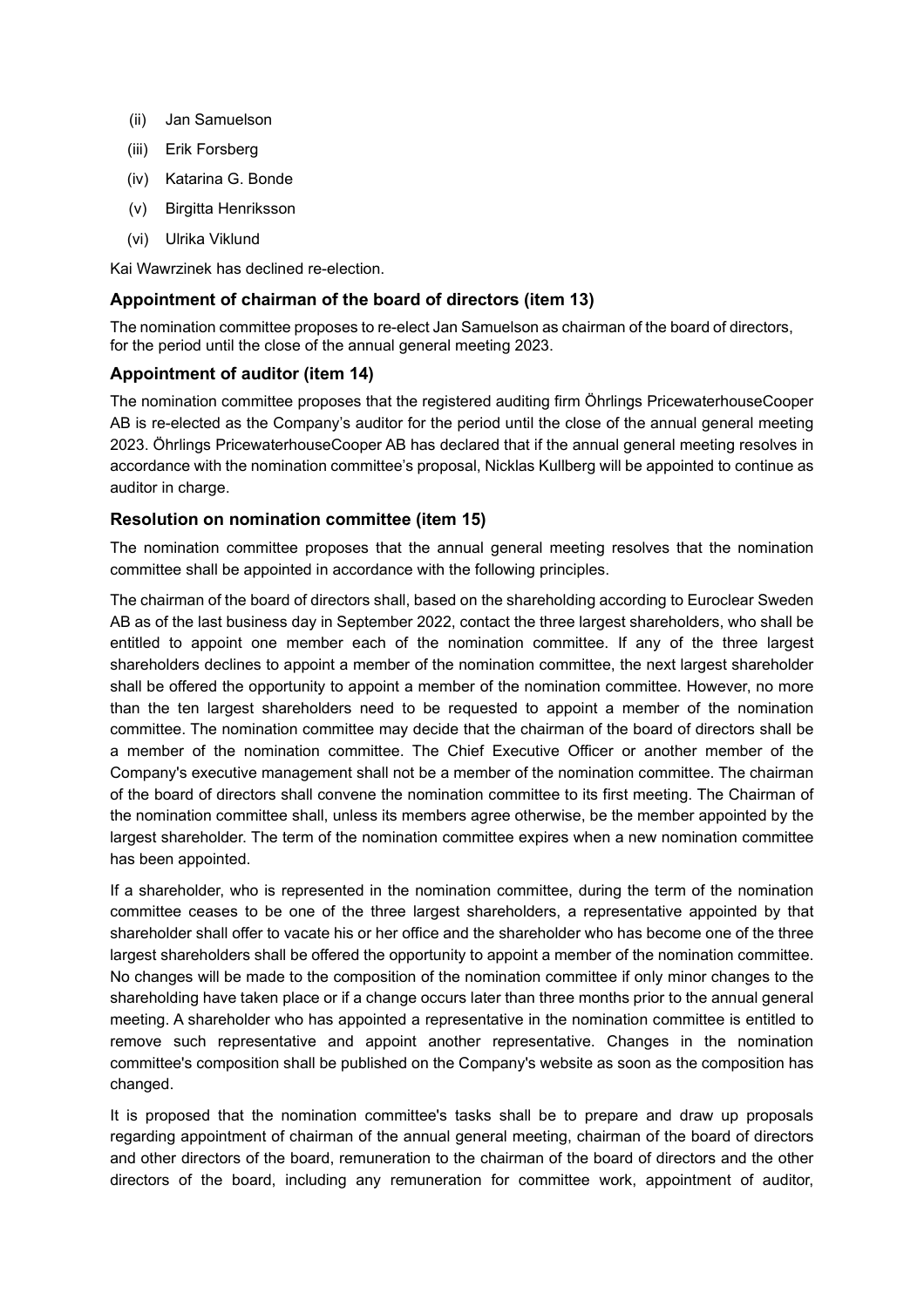remuneration to the auditor and principles for the appointment of the nomination committee. No remuneration shall be paid to the nomination committee. If deemed necessary, the nomination committee may engage external consultants to find candidates with relevant experience and the Company shall cover the cost for such consultants. The nomination committee shall, in connection with performing its tasks, forward certain information to the Company so that the Company can comply with applicable obligations to disclose information.

The composition of the nomination committee shall be announced no later than six months before the annual general meeting. In connection therewith, information shall also be provided on how shareholders can submit proposals to the nomination committee.

The instruction for the nomination committee shall apply until further notice.

#### **Resolution to adopt the remuneration guidelines for executive management (item [16\)](#page-2-8)**

These guidelines apply to remuneration and other terms of employment of the Chief Executive Officer (the "**CEO**") and other individuals of the executive management of the Company.

The guidelines for executive remuneration as approved by the Annual General Meeting 2021 remain largely unchanged. However, clarifications have been made regarding, inter alia, criteria for variable remuneration.

Subject to what is set out in the next paragraph, these guidelines shall also apply in relation to a member of the board of directors of Stillfront who receives any remuneration from the Company and any reference herein to the "executive management" and/or an "executive" shall for such purposes be deemed to also include such board member.

These guidelines do not apply to any remuneration decided or approved by the general meeting.

The guidelines are forward-looking, i.e. they are applicable to remuneration agreed, and amendments to remuneration already agreed, after adoption of the guidelines by the annual general meeting 2022.

#### *The guidelines' promotion of the Company's business strategy, long-term interests and sustainability*

Stillfront's business strategy is to be a leading free-to-play powerhouse, offering long-term first class digital entertainment through its global group of gaming studios. Organic growth and carefully selected and executed acquisitions embody Stillfront's growth strategy. For more information regarding the Company's business strategy, please see https://www.stillfront.com/en/about-the-company/.

A prerequisite for the successful implementation of the Company's business strategy and safeguarding of its long-term interests, including its sustainability, is that the Company is able to recruit and retain qualified personnel. To this end, it is necessary that the Company offers competitive remuneration. The overall guidelines for remuneration to the Company's executive management shall be based on the position, the individual performance, the Company's earnings and that the remuneration shall be competitive.

#### *Types of remuneration, etc.*

The remuneration shall be on market terms and may consist of the following components: fixed cash salary, variable cash remuneration based on annual performance targets (bonus), pension benefits and other benefits. Additionally, the general meeting may – irrespective of these guidelines – resolve on, among other things, share-related or share price-related remuneration.

#### Fixed salary

The fixed salary shall be based on the individual's experience, field of responsibility and related to the relevant market. Fixed salary shall be revised annually.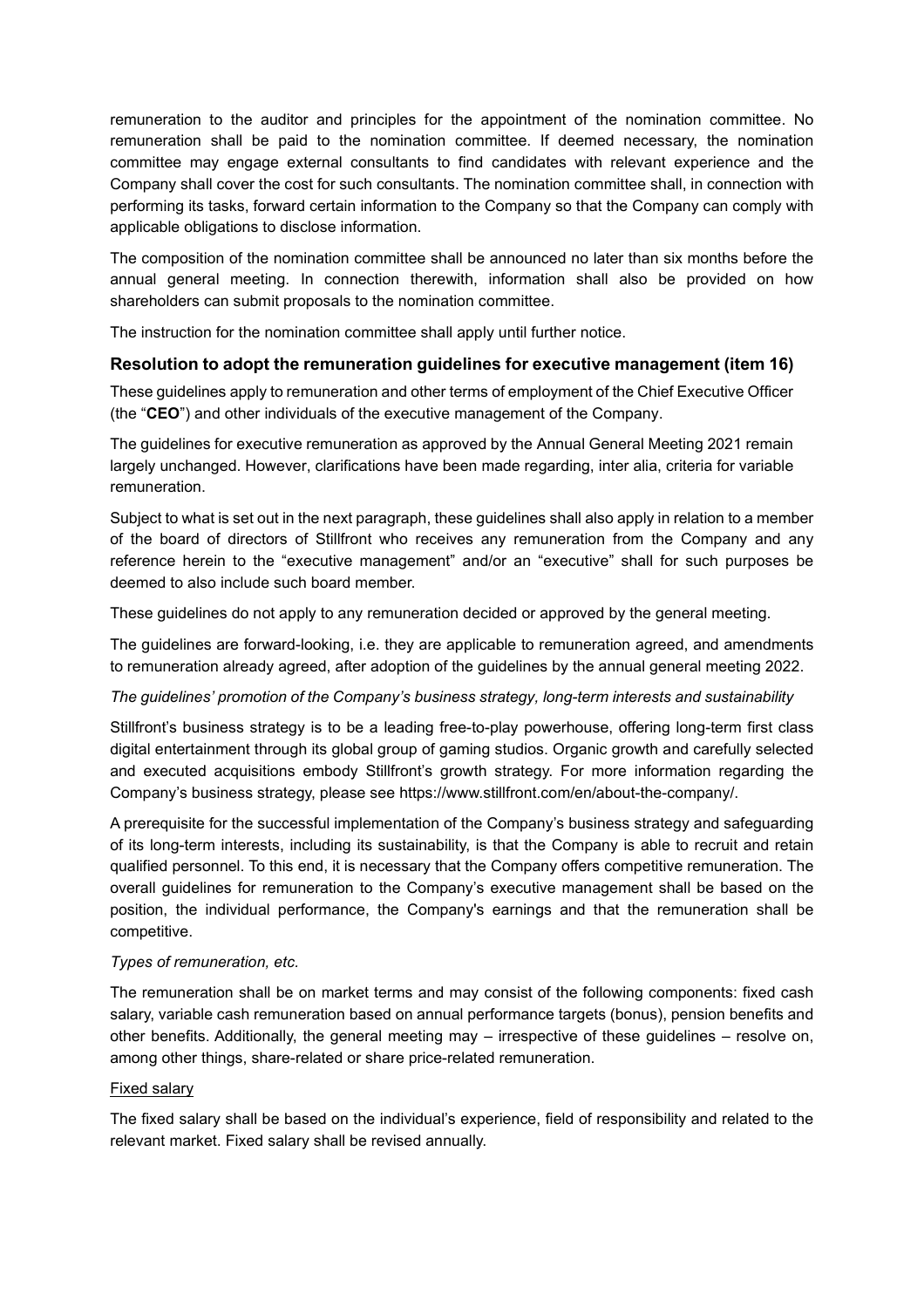#### Variable cash remuneration

The satisfaction of criteria for awarding variable cash remuneration shall be measured annually. The variable cash remuneration for an executive manager may, as the main rule, correspond to not more than fifty per cent (50%) of the fixed annual cash salary. However, the variable cash remuneration may correspond to up to one hundred per cent (100%) of the fixed annual cash salary of an executive manager if justified by remuneration structures or extraordinary arrangements in the individual case.

The variable cash remuneration shall be linked to predetermined and measurable criteria such as earnings, achievements in relation to the budget, the development of the Company's share price, fulfilled sustainability goals and personal performance. Thereby, the variable cash remuneration is linked to the Company's business strategy, long-term interests and sustainability.

The board of directors shall have the possibility, under applicable law or contractual provisions, subject to the restrictions that may apply under law or contract, to in whole or in part reclaim variable remuneration paid on incorrect grounds (claw-back).

To which extent the criteria for awarding variable cash remuneration has been satisfied shall be evaluated/determined when the measurement period has ended. The remuneration committee is responsible for the evaluation in so far as it concerns variable remuneration to the CEO. For variable cash remuneration to other executives, the CEO is responsible for the evaluation. For financial objectives, the evaluation shall be based on the latest financial information made public by the Company.

#### Variable long-term incentive program (LTIP)

Long-term incentive programs have been implemented in the Company. Such programs have been resolved by the general meeting and are therefore excluded from these guidelines. The incentive programs include the executive management and other key individuals of the Company and its subsidiaries. The programs are conditional upon certain holding periods of several years. For more information regarding these programs, including the criteria which the outcome depends on, please see https://www.stillfront.com/en/remuneration/.

#### Pension benefits and other benefits

Pension benefits, including health insurance (*Sw: sjukförsäkring*), shall be premium defined. Variable cash remuneration shall not qualify for pension benefits. The pension premiums for premium defined pension shall amount to not more than thirty per cent (30%) of the fixed annual cash salary.

Other benefits may include, for example, medical insurance (*Sw: sjukvårdsförsäkring*) and company cars. Such benefits shall be limited and not exceed five per cent (5%) of the fixed annual cash salary.

For employments governed by rules other than Swedish, pension benefits and other benefits may be duly adjusted for compliance with mandatory rules or established local practice, taking into account, to the extent possible, the overall purpose of these guidelines.

#### *Termination of employment*

Members of the executive management shall be offered employment terms in accordance with the laws and practices applicable to the country in which the employee is employed. Employment agreements between the Company and members of the executive management generally apply until further notice. Upon termination of an employment, the notice period may not exceed twelve (12) months. Fixed cash salary during the notice period and severance pay may not together exceed an amount corresponding to the fixed cash salary for one (1) year for any executive. In the event of termination by the executive, the notice period may not exceed six (6) months, without any right to severance pay.

Additionally, remuneration may be paid for non-compete undertakings. Such remuneration shall compensate for loss of income and shall only be paid in so far as the previously employed executive is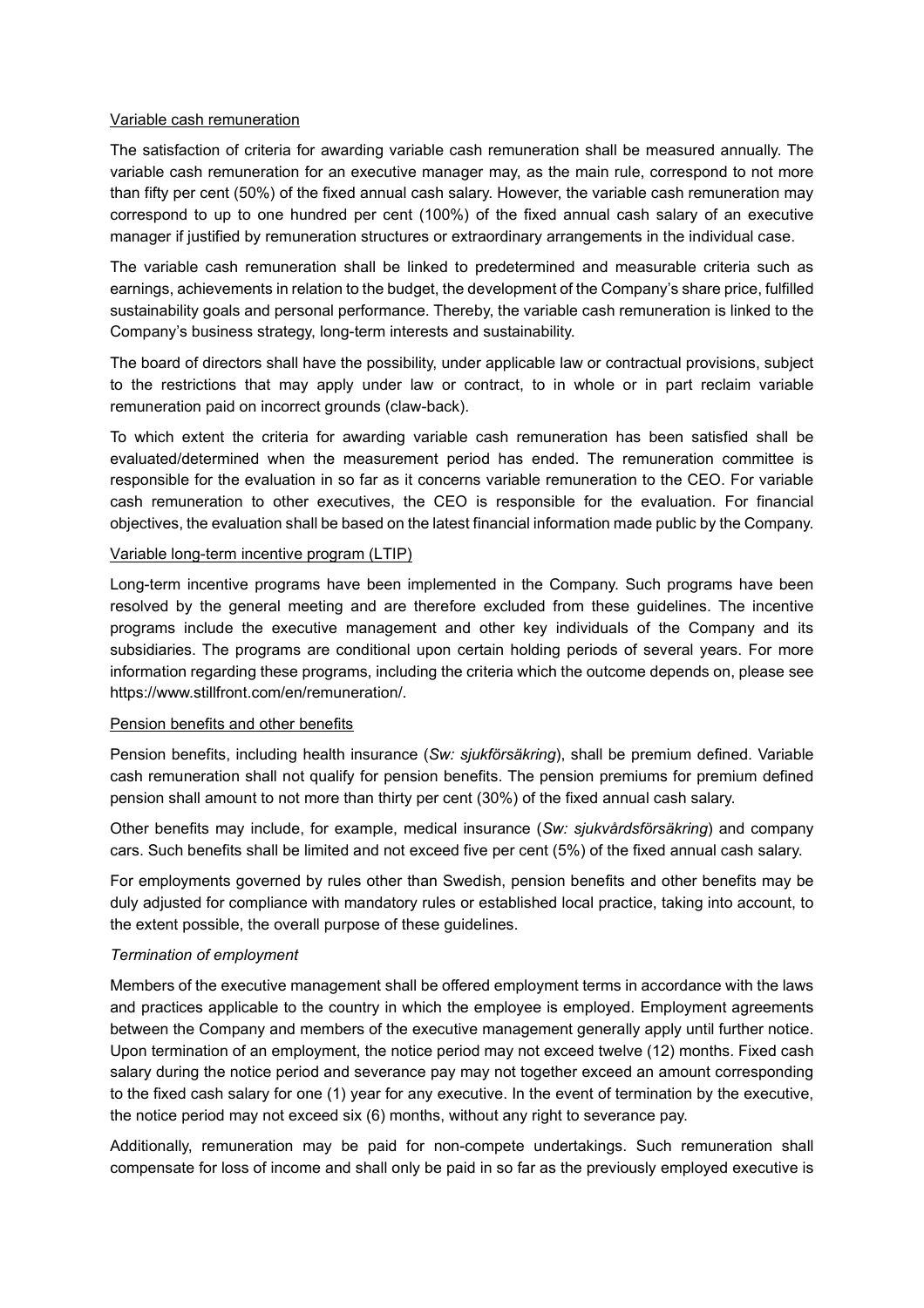not entitled to severance pay. The remuneration shall be based on the fixed cash salary at the time of termination of employment, unless otherwise provided by mandatory collective agreement provisions, and be paid during the time the non-compete undertaking applies.

#### *Salary and employment conditions for executive management*

When evaluating whether these guidelines and the limitations set out herein are reasonable, the board of directors (including the remuneration committee) has considered the total income of all employees of the Company, including the various components of their remuneration as well as the increase and growth rate over time.

#### *The decision-making process to determine, review and implement the guidelines*

The board of directors has established a remuneration committee. The committee's tasks include preparing the board of directors' decision to propose guidelines for executive remuneration. The board of directors shall prepare a proposal for new guidelines at least every fourth year and submit it to the general meeting. The guidelines shall be in force until new guidelines are adopted by the general meeting. The remuneration committee shall also monitor and evaluate programs for variable remuneration for the executive management, the application of the guidelines for executive remuneration as well as the current remuneration structures and compensation levels in the Company. The members of the remuneration committee are independent of the Company and its executive management. The CEO and other members of the executive management do not participate in the board of directors' preparation of and resolutions regarding remuneration-related matters in so far as they are affected by such matters.

#### *Information on remuneration resolved but not yet due*

There is no resolved remuneration that is not yet due.

#### *Derogation from the guidelines*

The board of directors may temporarily resolve to derogate from the guidelines, in whole or in part, if in a specific case there is special cause for the derogation and derogation is necessary to serve the Company's long-term interests, including its sustainability, or to ensure the Company's financial viability. As set out above, the remuneration committee's tasks include preparing the board of directors' resolutions in remuneration-related matters. This includes any resolutions to derogate from the guidelines.

There has been no deviation from the remuneration guidelines resolved by the annual general meeting 2021.

## **Resolution on a directed new share issue to the sellers of Candywriter LLC (item [17\)](#page-2-9)**

The board of directors proposes that the annual general meeting resolves to carry out a directed new share issue on the following terms.

- 1. The Company's share capital shall increase by not more than SEK 182,520.031 through an issue of not more than 2,607,429 shares.
- 2. The right to subscribe for the new shares shall, with deviation from the shareholders' pre-emption rights, only be offered to the sellers of Candywriter LLC.
- 3. The subscription price shall be SEK 45.506, which corresponds to the volume weighted average price per share in the Company on Nasdaq Stockholm during the ten (10) trading days prior to the announcement of the year-end report of the Company for 2021. The premium shall be attributed to the free premium fund.
- 4. The newly issued shares shall be subscribed for on a subscription list no later than 31 August 2022.
- 5. Payment for subscribed shares shall be made by way of set-off, whereby set-off of the subscription price can be made at a maximum amount corresponding to the subscribers' claims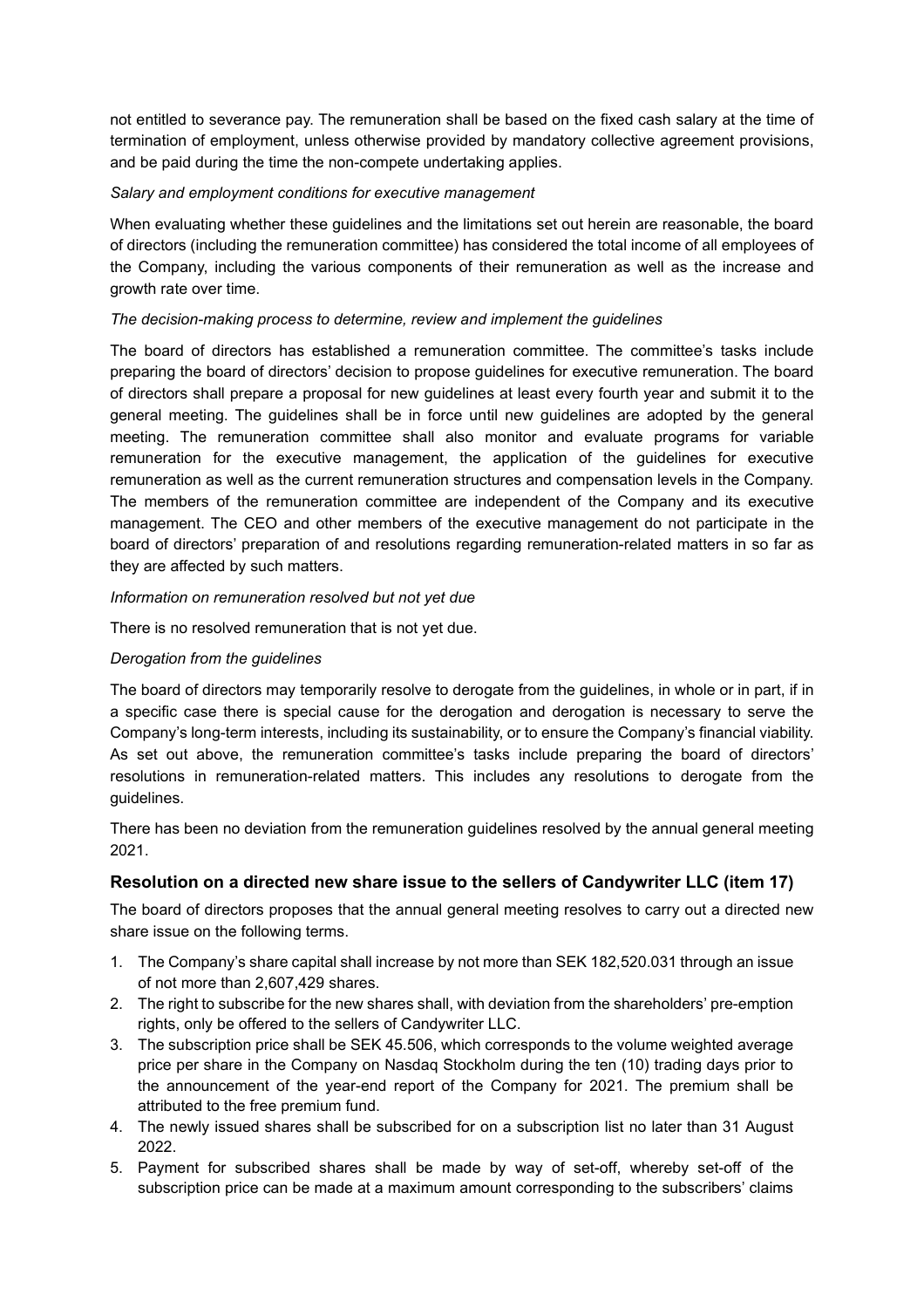of not more than USD 12,889,194 in aggregate. The amount of the claims may be lower. Oversubscription is not possible. Set-off is completed through subscription.

- 6. The board of directors shall be entitled to extend the subscription period and the time for payment.
- 7. The new shares shall be entitled to dividend as from the first record day for dividend after the newly issued shares have been registered with the Swedish Companies Registration Office and the shares have been recorded in the share register kept by Euroclear Sweden AB.
- 8. The board of directors shall be authorized to make any formal adjustments that may be required in connection with registration of the resolution with the Swedish Companies Registration Office or Euroclear Sweden AB.

The reason for the deviation from the shareholders' pre-emption rights is to fulfil the Company's obligations under the share purchase agreement which the Company has entered into with the sellers of Candywriter LLC.

The Company's assessment is that the earn-out consideration will amount to in total approximately USD 20,622,710, of which 50% of the amount shall be paid in new issued shares in the Company. The final amount is, however, dependent on the outcome of the audit of the financial statements for 2021 and that the sellers accept the Company's calculation of the earn-out consideration. The board of directors of the Company will thereafter determine the number of shares to be allotted (the number of shares can be lower, but not higher than the maximum number of shares proposed under item 1 above). The number of issued shares will be communicated at the day of the allotment. Based on the Company's calculation of the earn-out consideration, the number of shares which will be allotted is expected to amount to approximately 2,085,943 shares. In order to give the Company's board of directors some flexibility in connection with the determination of the final earn-out consideration, an issue of a maximum number of shares has been proposed (and the maximum amount of claim possible to set off has been increased correspondingly).

## **Resolution on a directed new share issue to the sellers of Everguild Ltd. (item [18\)](#page-2-10)**

The board of directors proposes that the annual general meeting resolves to carry out a directed new share issue on the following terms.

- 1. The Company's share capital shall increase by not more than SEK 425.263 through an issue of not more than 6,075 shares.
- 2. The right to subscribe for the new shares shall, with deviation from the shareholders' pre-emption rights, only be offered to the sellers of Everguild Ltd.
- 3. The subscription price shall be SEK 37.363, which corresponds to the volume weighted average price per share in the Company on Nasdaq Stockholm during the five (5) trading days prior to and the five (5) trading days following the announcement of the year-end report of the Company for 2021. The premium shall be attributed to the free premium fund.
- 4. The newly issued shares shall be subscribed for on a subscription list no later than 31 August 2022.
- 5. Payment for subscribed shares shall be made by way of set-off, whereby set-off of the subscription price can be made at a maximum amount corresponding to the subscribers' claims of not more than GBP 18,014 in aggregate. The amount of the claims may be lower. Oversubscription is not possible. Set-off is completed through subscription.
- 6. The board of directors shall be entitled to extend the subscription period and the time for payment.
- 7. The new shares shall be entitled to dividend as from the first record day for dividend after the newly issued shares have been registered with the Swedish Companies Registration Office and the shares have been recorded in the share register kept by Euroclear Sweden AB.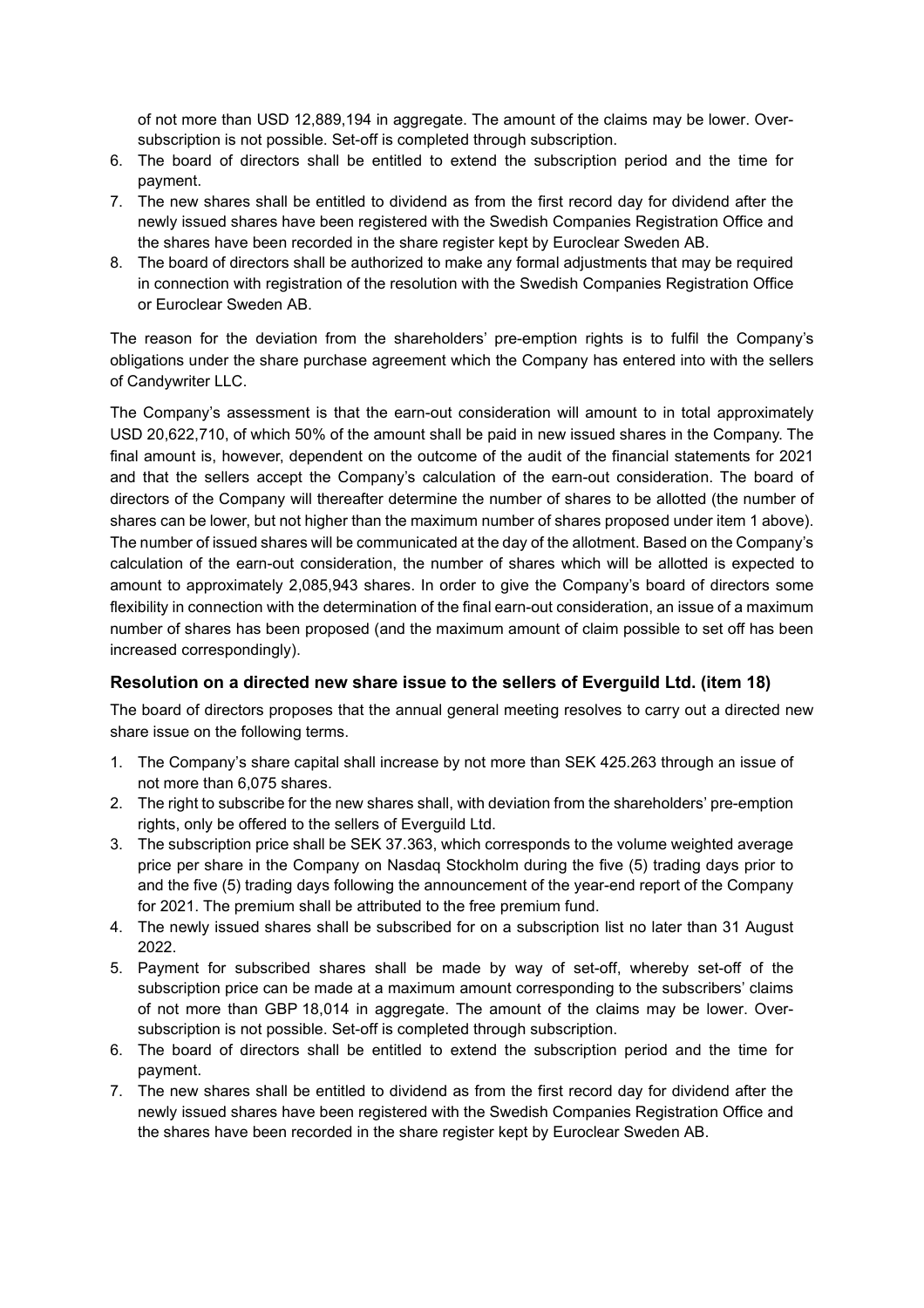8. The board of directors shall be authorized to make any formal adjustments that may be required in connection with registration of the resolution with the Swedish Companies Registration Office or Euroclear Sweden AB.

The reason for the deviation from the shareholders' pre-emption rights is to fulfil the Company's obligations under the share purchase agreement which the Company has entered into with the sellers of Everguild Ltd.

The Company's assessment is that the earn-out consideration will amount to in total approximately GBP 33,137, of which approximately 43.49% of the amount shall be paid in new issued shares in the Company. The final amount is, however, dependent on the outcome of the audit of the financial statements for 2021 and that the sellers accept the Company's calculation of the earn-out consideration. The board of directors of the Company will thereafter determine the number of shares to be allotted (the number of shares can be lower, but not higher than the maximum number of shares proposed under item 1 above). The number of issued shares will be communicated at the day of the allotment. Based on the Company's calculation of the earn-out consideration, the number of shares which will be allotted is expected to amount to approximately 4,860 shares. In order to give the Company's board of directors some flexibility in connection with the determination of the final earn-out consideration, an issue of a maximum number of shares has been proposed (and the maximum amount of claim possible to set off has been increased correspondingly).

## **Resolution on a directed new share issue to the sellers of Game Labs Inc. (item [19\)](#page-2-11)**

The board of directors proposes that the annual general meeting resolves to carry out a directed new share issue on the following terms.

- 1. The Company's share capital shall increase by not more than SEK 6,042.289 through an issue of not more than 86,318 shares.
- 2. The right to subscribe for the new shares shall, with deviation from the shareholders' pre-emption rights, only be offered to the sellers of Game Labs Inc.
- 3. The subscription price shall be SEK 45.506, which corresponds to the volume weighted average price per share in the Company on Nasdaq Stockholm during the ten (10) trading days prior to the announcement of the year-end report of the Company for 2021. The premium shall be attributed to the free premium fund.
- 4. The newly issued shares shall be subscribed for on a subscription list no later than 31 August 2022.
- 5. Payment for subscribed shares shall be made by way of set-off, whereby set-off of the subscription price can be made at a maximum amount corresponding to the subscribers' claims of not more than USD 426,694 in aggregate. The amount of the claims may be lower. Oversubscription is not possible. Set-off is completed through subscription.
- 6. The board of directors shall be entitled to extend the subscription period and the time for payment.
- 7. The new shares shall be entitled to dividend as from the first record day for dividend after the newly issued shares have been registered with the Swedish Companies Registration Office and the shares have been recorded in the share register kept by Euroclear Sweden AB.
- 8. The board of directors shall be authorized to make any formal adjustments that may be required in connection with registration of the resolution with the Swedish Companies Registration Office or Euroclear Sweden AB.

The reason for the deviation from the shareholders' pre-emption rights is to fulfil the Company's obligations under the share purchase agreement which the Company has entered into with the sellers of Game Labs Inc.

The Company's assessment is that the earn-out consideration will amount to in total approximately USD 1,137,851, of which 30% of the amount shall be paid in new issued shares in the Company. The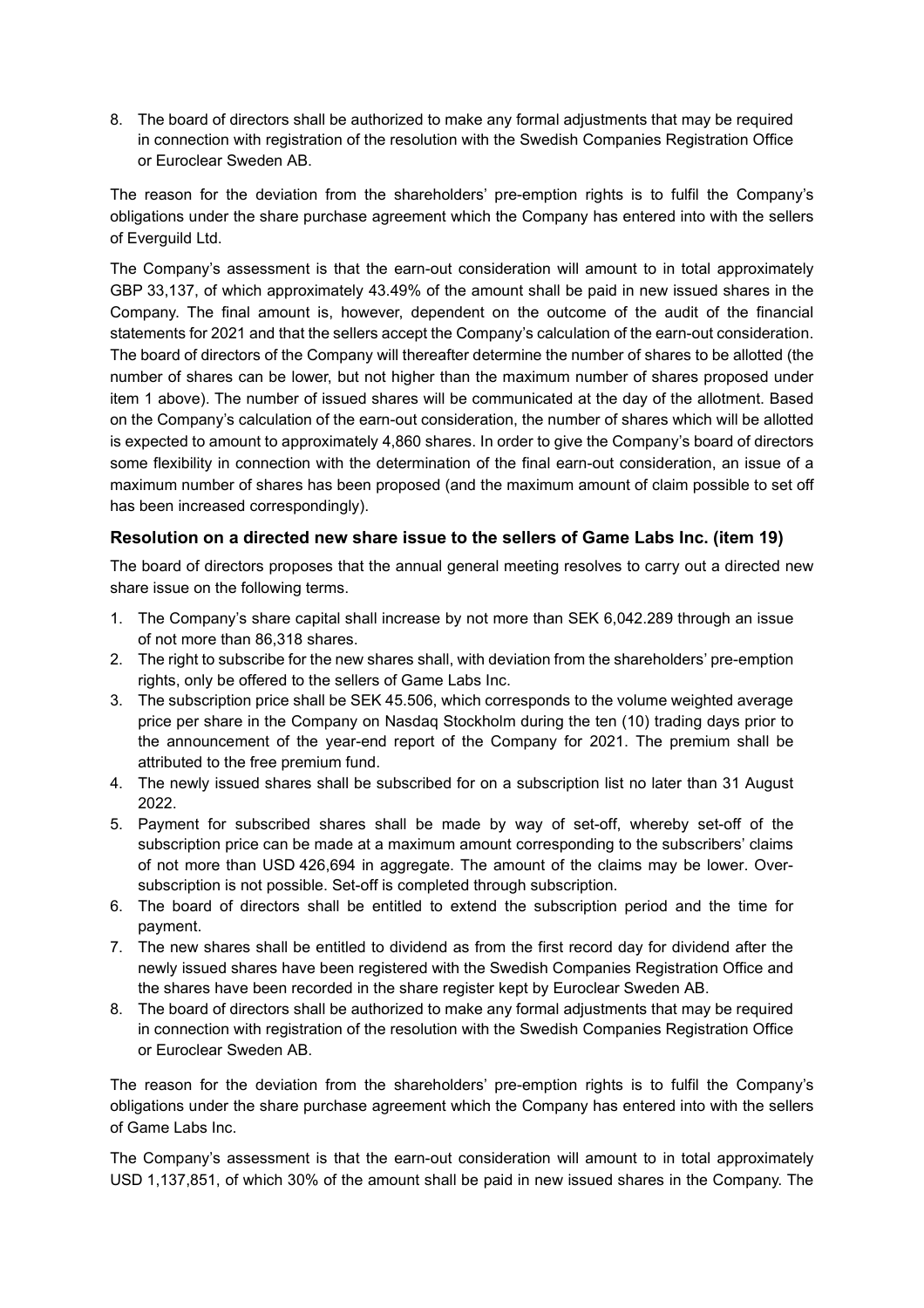final amount is, however, dependent on the outcome of the audit of the financial statements for 2021 and that the sellers accept the Company's calculation of the earn-out consideration. The board of directors of the Company will thereafter determine the number of shares to be allotted (the number of shares can be lower, but not higher than the maximum number of shares proposed under item 1 above). The number of issued shares will be communicated at the day of the allotment. Based on the Company's calculation of the earn-out consideration, the number of shares which will be allotted is expected to amount to approximately 69,055 shares. In order to give the Company's board of directors some flexibility in connection with the determination of the final earn-out consideration, an issue of a maximum number of shares has been proposed (and the maximum amount of claim possible to set off has been increased correspondingly).

## **Resolution on a directed new share issue to the sellers of Imperia Online JSC (item 20)**

The board of directors proposes that the annual general meeting resolves to carry out a directed new share issue on the following terms.

- 1. The Company's share capital shall increase by not more than SEK 17,728.547 through an issue of not more than 253,265 shares.
- 2. The right to subscribe for the new shares shall, with deviation from the shareholders' pre-emption rights, only be offered to the sellers of Imperia Online JCS.
- 3. The subscription price shall be SEK 48.163, which corresponds to the volume weighted average price per share in the Company on Nasdaq Stockholm during the thirty (30) days prior to (and including) the last day of the calendar year 2021. The premium shall be attributed to the free premium fund.
- 4. The newly issued shares shall be subscribed for on a subscription list no later than 31 August 2022.
- 5. Payment for subscribed shares shall be made by way of set-off, whereby set-off of the subscription price can be made at a maximum amount corresponding to the subscribers' claims of not more than EUR 1,187,500 in aggregate. The amount of the claims may be lower. Oversubscription is not possible. Set-off is completed through subscription.
- 6. The board of directors shall be entitled to extend the subscription period and the time for payment.
- 7. The new shares shall be entitled to dividend as from the first record day for dividend after the newly issued shares have been registered with the Swedish Companies Registration Office and the shares have been recorded in the share register kept by Euroclear Sweden AB.
- 8. The board of directors shall be authorized to make any formal adjustments that may be required in connection with registration of the resolution with the Swedish Companies Registration Office or Euroclear Sweden AB.

The reason for the deviation from the shareholders' pre-emption rights is to fulfil the Company's obligations under the share purchase agreement which the Company has entered into with the sellers of Imperia Online JSC.

The Company's assessment is that the earn-out consideration will amount to in total approximately EUR 1,900,000, of which 50% of the amount shall be paid in new issued shares in the Company. The final amount is, however, dependent on the outcome of the audit of the financial statements for 2021 and that the sellers accept the Company's calculation of the earn-out consideration. The board of directors of the Company will thereafter determine the number of shares to be allotted (the number of shares can be lower, but not higher than the maximum number of shares proposed under item 1 above). The number of issued shares will be communicated at the day of the allotment. Based on the Company's calculation of the earn-out consideration, the number of shares which will be allotted is expected to amount to approximately 202,612 shares. In order to give the Company's board of directors some flexibility in connection with the determination of the final earn-out consideration, an issue of a maximum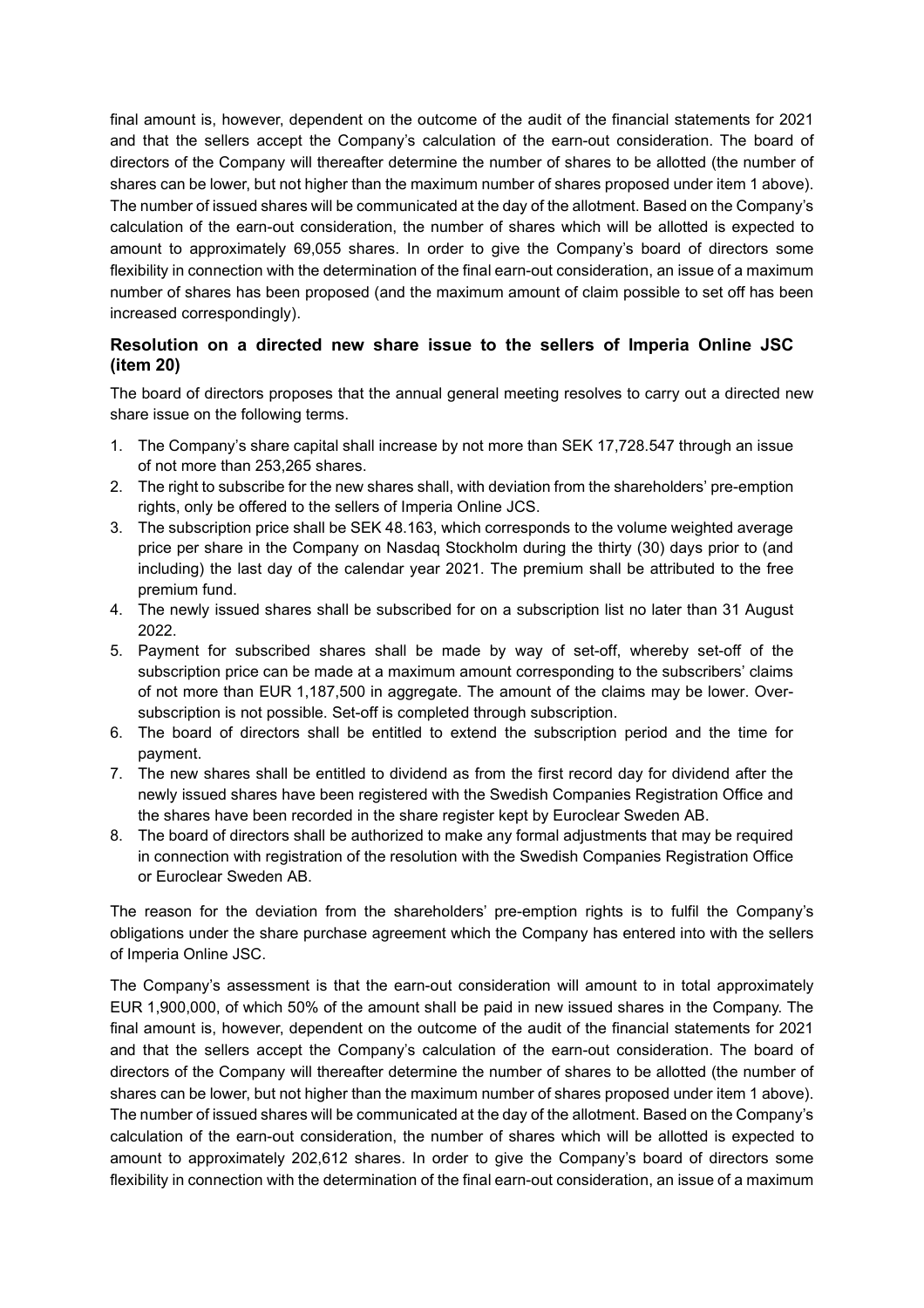number of shares has been proposed (and the maximum amount of claim possible to set off has been increased correspondingly).

## **Resolution on a directed new share issue to the sellers of Sandbox Interactive GmbH (item [21\)](#page-2-12)**

The board of directors proposes that the annual general meeting resolves to carry out a directed new share issue on the following terms.

- 1. The Company's share capital shall increase by not more than SEK 20,265.488 through an issue of not more than 289,507 shares.
- 2. The right to subscribe for the new shares shall, with deviation from the shareholders' pre-emption rights, only be offered to the sellers of Sandbox Interactive GmbH.
- 3. The subscription price shall be SEK 36.638, which corresponds to the volume weighted average price per share in the Company on Nasdaq Stockholm during the ten (10) trading days prior to and the ten (10) days following the announcement of the year-end report of the Company for 2021. The premium shall be attributed to the free premium fund.
- 4. The newly issued shares shall be subscribed for on a subscription list no later than 31 August 2022.
- 5. Payment for subscribed shares shall be made by way of set-off, whereby set-off of the subscription price can be made at a maximum amount corresponding to the subscribers' claims of not more than EUR 1,005,729 in aggregate. The amount of the claims may be lower. Oversubscription is not possible. Set-off is completed through subscription.
- 6. The board of directors shall be entitled to extend the subscription period and the time for payment.
- 7. The new shares shall be entitled to dividend as from the first record day for dividend after the newly issued shares have been registered with the Swedish Companies Registration Office and the shares have been recorded in the share register kept by Euroclear Sweden AB.
- 8. The board of directors shall be authorized to make any formal adjustments that may be required in connection with registration of the resolution with the Swedish Companies Registration Office or Euroclear Sweden AB.

The reason for the deviation from the shareholders' pre-emption rights is to fulfil the Company's obligations under the share purchase agreement which the Company has entered into with the sellers of Sandbox Interactive GmbH.

The Company's assessment is that the earn-out consideration will amount to in total approximately EUR 3,591,888, of which approx. 22.4% of the amount shall be paid in new issued shares in the Company. The final amount is, however, dependent on the outcome of the audit of the financial statements for 2021 and that the sellers accept the Company's calculation of the earn-out consideration. The board of directors of the Company will thereafter determine the number of shares to be allotted (the number of shares can be lower, but not higher than the maximum number of shares proposed under item 1 above). The number of issued shares will be communicated at the day of the allotment. Based on the Company's calculation of the earn-out consideration, the number of shares which will be allotted is expected to amount to approximately 231,606 shares. In order to give the Company's board of directors some flexibility in connection with the determination of the final earn-out consideration, an issue of a maximum number of shares has been proposed (and the maximum amount of claim possible to set off has been increased correspondingly).

## **Resolution on a directed new share issue to the sellers of Storm8, Inc. (item [22\)](#page-2-13)**

The board of directors proposes that the annual general meeting resolves to carry out a directed new share issue on the following terms.

1. The Company's share capital shall increase by not more than SEK 134,929.110 through an issue of not more than 1,927,559 shares.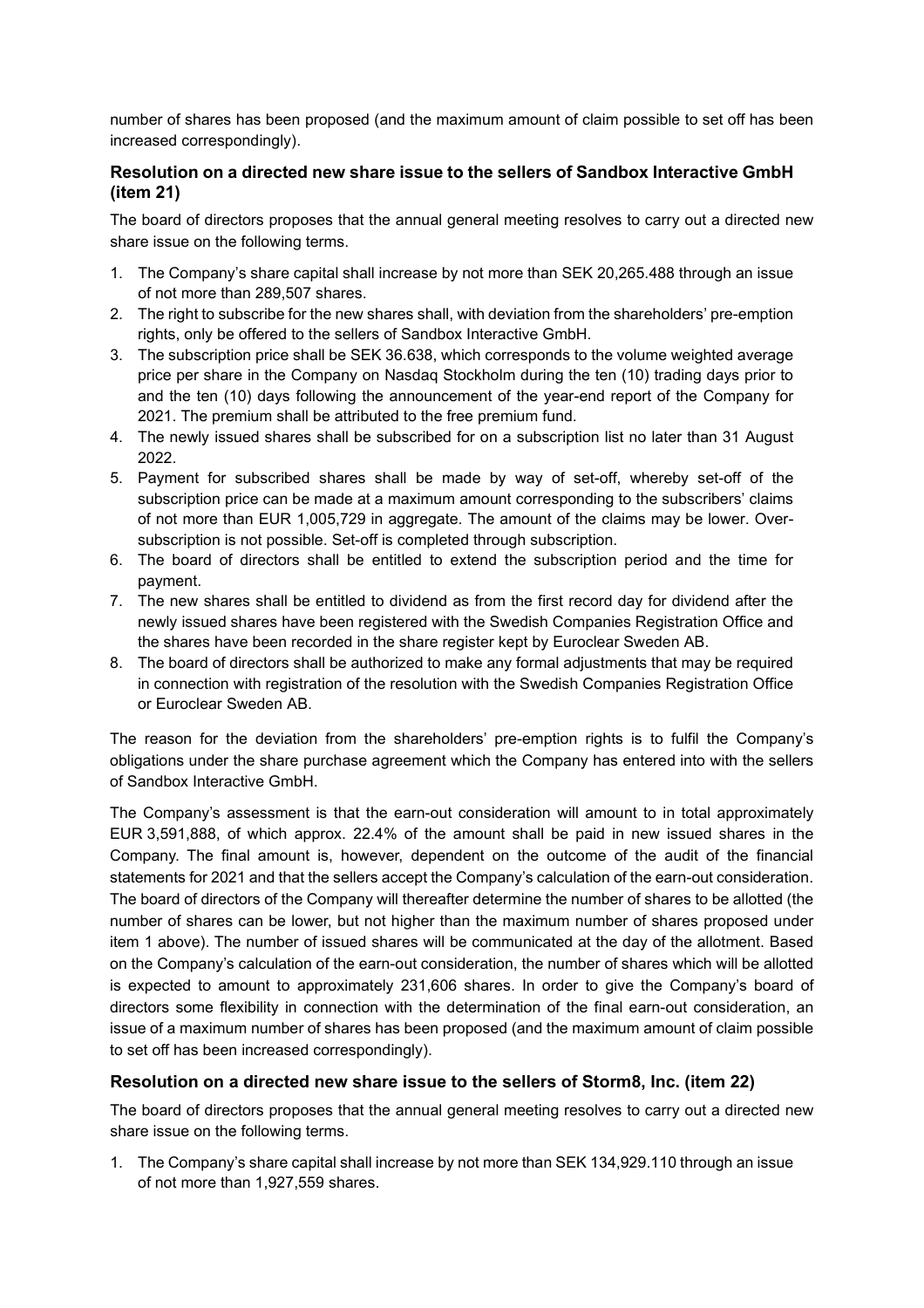- 2. The right to subscribe for the new shares shall, with deviation from the shareholders' pre-emption rights, only be offered to the sellers of Storm8, Inc.
- 3. The subscription price shall be SEK 36.638, which corresponds to the volume weighted average price per share in the Company on Nasdaq Stockholm during the ten (10) trading days prior to and the ten (10) trading days following the announcement of the year-end report of the Company for 2021. The premium shall be attributed to the free premium fund.
- 4. The newly issued shares shall be subscribed for on a subscription list no later than 31 August 2022.
- 5. Payment for subscribed shares shall be made by way of set-off, whereby set-off of the subscription price can be made at a maximum amount corresponding to the subscribers' claims of not more than USD 7,593,320 in aggregate. The amount of the claims may be lower. Oversubscription is not possible. Set-off is completed through subscription.
- 6. The board of directors shall be entitled to extend the subscription period and the time for payment.
- 7. The new shares shall be entitled to dividend as from the first record day for dividend after the newly issued shares have been registered with the Swedish Companies Registration Office and the shares have been recorded in the share register kept by Euroclear Sweden AB.
- 8. The board of directors shall be authorized to make any formal adjustments that may be required in connection with registration of the resolution with the Swedish Companies Registration Office or Euroclear Sweden AB.

The reason for the deviation from the shareholders' pre-emption rights is to fulfil the Company's obligations under the share purchase agreement which the Company has entered into with the sellers of Storm8, Inc.

The Company's assessment is that the earn-out consideration will amount to in total approximately USD 27,612,071, of which 25% of the amount shall be paid in new issued shares in the Company. The final amount is, however, dependent on the outcome of the audit of the financial statements for 2021 and that the sellers accept the Company's calculation of the earn-out consideration. The board of directors of the Company will thereafter determine the number of shares to be allotted (the number of shares can be lower, but not higher than the maximum number of shares proposed under item 1 above). The number of issued shares will be communicated at the day of the allotment. Based on the Company's calculation of the earn-out consideration, the number of shares which will be allotted is expected to amount to approximately 1,752,326 shares. In order to give the Company's board of directors some flexibility in connection with the determination of the final earn-out consideration, an issue of a maximum number of shares has been proposed (and the maximum amount of claim possible to set off has been increased correspondingly).

## **Resolution on a directed new share issue to the sellers of Super Free Games Inc. (item [23\)](#page-2-14)**

The board of directors proposes that the annual general meeting resolves to carry out a directed new share issue on the following terms.

- 1. The Company's share capital shall increase by not more than SEK 229,161.382 through an issue of not more than 3,273,734 shares.
- 2. The right to subscribe for the new shares shall, with deviation from the shareholders' pre-emption rights, only be offered to the sellers of Super Free Games Inc.
- 3. The subscription price shall be SEK 45.506, which corresponds to the volume weighted average price per share in the Company on Nasdaq Stockholm during the ten (10) trading days prior to the announcement of the year-end report of the Company for 2021. The premium shall be attributed to the free premium fund.
- 4. The newly issued shares shall be subscribed for on a subscription list no later than 31 August 2022.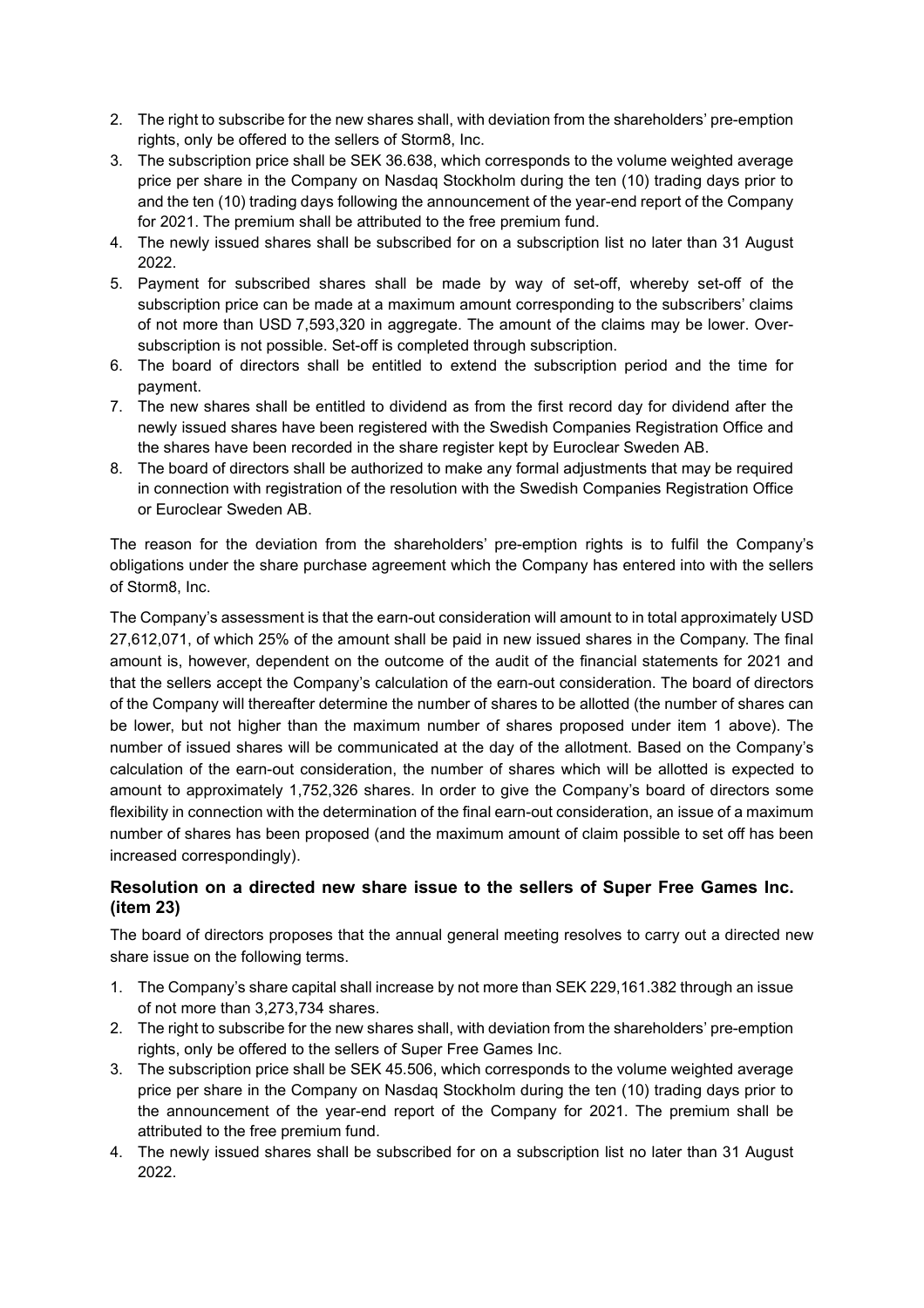- 5. Payment for subscribed shares shall be made by way of set-off, whereby set-off of the subscription price can be made at a maximum amount corresponding to the subscribers' claims of not more than USD 16,182,911 in aggregate. The amount of the claims may be lower. Oversubscription is not possible. Set-off is completed through subscription.
- 6. The board of directors shall be entitled to extend the subscription period and the time for payment.
- 7. The new shares shall be entitled to dividend as from the first record day for dividend after the newly issued shares have been registered with the Swedish Companies Registration Office and the shares have been recorded in the share register kept by Euroclear Sweden AB.
- 8. The board of directors shall be authorized to make any formal adjustments that may be required in connection with registration of the resolution with the Swedish Companies Registration Office or Euroclear Sweden AB.

The reason for the deviation from the shareholders' pre-emption rights is to fulfil the Company's obligations under the share purchase agreement which the Company has entered into with the sellers of Super Free Games Inc.

The Company's assessment is that the earn-out consideration will amount to in total approximately USD 19,762,770, of which 52.5% of the amount shall be paid in new issued shares in the Company. The final amount is, however, dependent on the outcome of the audit of the financial statements for 2021 and that the sellers accept the Company's calculation of the earn-out consideration. The board of directors of the Company will thereafter determine the number of shares to be allotted (the number of shares can be lower, but not higher than the maximum number of shares proposed under item 1 above). The number of issued shares will be communicated at the day of the allotment. Based on the Company's calculation of the earn-out consideration, the number of shares which will be allotted is expected to amount to approximately 2,098,910 shares. In order to give the Company's board of directors some flexibility in connection with the determination of the final earn-out consideration, an issue of a maximum number of shares has been proposed (and the maximum amount of claim possible to set off has been increased correspondingly).

## **Resolution on authorization for the board of directors to issue shares, warrants and convertible debt (item [24\)](#page-2-15)**

The board of directors proposes that the annual general meeting authorizes the board of directors to, within the scope of the articles of association, with or without deviation from the shareholders' preferential rights, on one or several occasions during the period until the next annual general meeting, resolve to increase the company's share capital by issuing new shares, warrants or convertible debt in the company. The authorization shall be limited whereby the board of directors may not resolve to issue shares, warrants or convertible debt that involve the issue of, or conversion into shares corresponding to, more than ten (10) per cent of the shares in the company at the time when the board of directors first utilizes the authorization. The issues shall be made on market terms and payment may, apart from payment in cash, be made in kind or by set-off or otherwise with conditions. The purpose of the authorization and the reasons for any deviation from the shareholders' preferential rights is to be able to carry out and finance acquisitions of companies and assets.

## **Resolution on authorization for the board of directors to resolve on repurchase of own shares (item [25\)](#page-2-16)**

The board of directors proposes that the annual general meeting authorizes the board of directors to, on one or several occasions during the period until the next annual general meeting, resolve on repurchase of own shares on principally the following terms and conditions: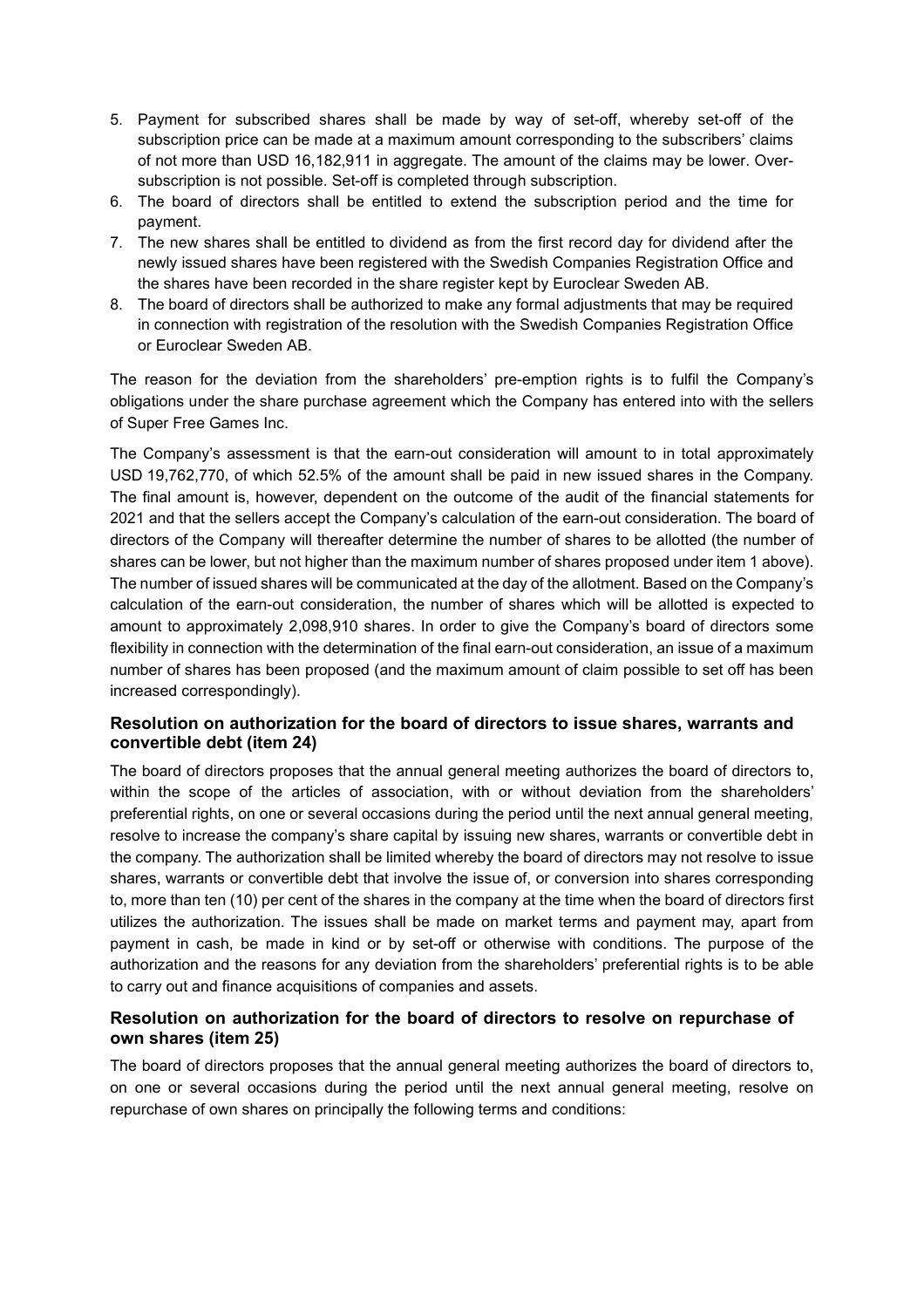- 1. Purchases may be effected on Nasdaq Stockholm.
- 2. Purchases may be made up to a maximum number of shares corresponding to one tenth of all shares in the Company, i.e. the Company's holding of own shares after a purchase may not exceed one-tenth of all the shares in the Company.
- 3. Purchases of shares may only be effected on Nasdaq Stockholm within the registered price interval at any given time.

The main reason for possible purchases is to give the Company flexibility regarding its equity and thereby optimize the capital structure of the Company. Possible purchases may also enable own shares to be used as payment for, or financing of, acquisitions of companies or assets or in connection with the handling of incentive programmes. The board of directors shall have the right to determine other conditions for purchases in accordance with the authorization.

#### **Resolution on authorization for the board of directors to resolve on transfer of own shares (item [26\)](#page-2-17)**

The board of directors proposes that the annual general meeting authorizes the board of directors to, on one or several occasions during the period until the next annual general meeting, resolve on transfers of own shares up to the number of shares which, at any time, are held by the Company.

Transfer of own shares may be carried out to be used as payment for, or financing of, acquisitions of companies or assets. Transfer of own shares may be effected otherwise than on Nasdaq Stockholm at an estimated market value and may deviate from the shareholders' preferential rights. Payment for transferred shares may be made in cash, in kind or through set-off. Transfer of own shares may also be carried out on Nasdaq Stockholm at a price within the registered price range at any given time.

## **Resolution on long-term incentive program (LTIP 2022/2026) (item [27\)](#page-2-18)**

The board of directors proposes that the annual general meeting, as set out below, resolves on implementing a restricted stock unit long-term incentive program for senior executives and key personnel within the group (the "**LTIP 2022/2026**").

#### *Objectives of the LTIP 2022/2026*

As an international group operating in an industry where employers compete to attract top talent, Stillfront must be able to offer a globally viable and attractive remuneration package. The total remuneration in Stillfront shall enable the Company to retain and recruit personnel while being competitive, performance driven and fair. As a part of the total remuneration package, the board of directors has decided to propose a long-term incentive program for 2022/2026. The board of directors believes that LTIP 2022/2026 will be beneficial for both the Company and its shareholders as it will contribute to the possibilities to recruit and retain competent personnel, increase motivation and strengthen Stillfront's financial development and long-term value growth. Stillfront intends to propose incentive programs of similar character for resolution by future annual general meetings.

#### *Grant of Restricted Stock Units*

A maximum of 2,000,000 restricted stock units ("**Restricted Stock Units**") shall be offered to approximately 65 participants, consisting of the CEO, senior executives and key personnel of the group. Members of the board of directors shall not be entitled to participate in the LTIP 2022/2026. No individual participants shall be able to be allocated more than 20 per cent of the total amount of Restricted Stock Units (i.e. 400,000 Restricted Stock Units). The participants in LTIP 2022/2026 shall be allotted Restricted Stock Units free of charge entitling to allotment of shares in the Company. The allotment of Restricted Stock Units shall take place up to and including the day before the Annual General Meeting 2023. The board of directors shall have the right to resolve on allotment to participants in accordance with the following framework.

LTIP 2022/2026 is suggested to comprise the following two (2) categories: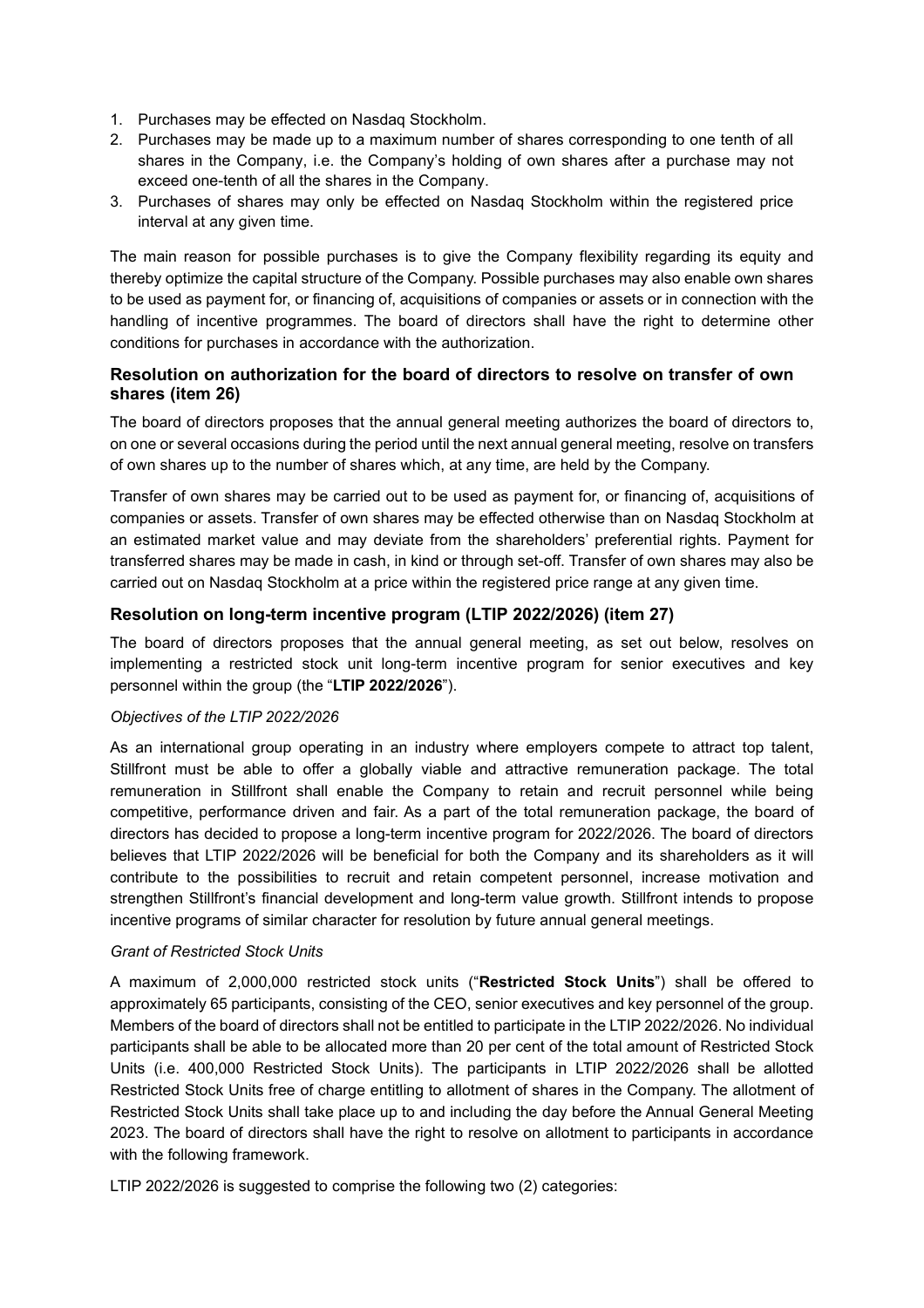| Category                                            | Allocation per participant             |
|-----------------------------------------------------|----------------------------------------|
| CEO                                                 | Maximum 400,000 Restricted Stock Units |
| Senior executives and key personnel of<br>the group | Maximum 400,000 Restricted Stock Units |

#### *Main terms for the Restricted Stock Units*

The Restricted Stock Units shall be governed by the following main terms and conditions:

- 1. Each vested Restricted Stock Unit entitles the participant to acquire, free of charge, one (1) share in the Company during any of the following periods (however, each participant may only acquire shares through Restricted Stock Units on one occasion): (i) from and including the day the board of directors determines on the outcome of the Performance Target (as defined under paragraph 2 below) up to and including seven days thereafter, (ii) from and including the day of public announcement of the Company's Q2 report 2026 up to and including seven days thereafter, (iii) from and including the day of public announcement of the Company's Q3 report 2026 up to and including seven days thereafter. However, a participant shall not be entitled to acquire any share prior to the date that falls three years from the allotment of Restricted Stock Units to such participant. The board of directors may extend the period during which the Restricted Stock Units may be exercised if participants are prevented from exercising their Restricted Stock Units due to applicable laws on insider trading or similar.
- 2. Allotment of shares for vested Restricted Stock Units is conditional upon satisfaction of the following performance target set by the board of directors (the "**Performance Target**"):

The performance target is related to the average annual total shareholder return including reinvested dividends (Total Shareholder Return ("**TSR**")) on the Stillfront share on Nasdaq Stockholm of a minimum eight per cent during a four-year measurement period (the "**Measurement Period**"). The starting value for the Measurement Period shall be the volume weighted average price on the Company's shares on Nasdaq Stockholm during the twenty (20) days of trading following the publication of Stillfront's interim report for the first quarter of 2022 and the end value of the Measurement Period shall be the volume weighted average price on the Company's shares on Nasdaq Stockholm during the twenty (20) days of trading following the publication of Stillfront's interim report for the first quarter of 2026. If the target Performance Target is reached, full allotment is made of shares as a result of exercise of vested Restricted Stock Units. If performance is below the Performance Target, no allotment of Restricted Stock Units will be made.

The board of directors will determine the outcome of the Performance Target during the second quarter of 2026. The Performance Target may be adjusted if the board of directors deems appropriate. Relating the Performance Target to TSR is seen as an efficient performance target for aligning the interests and perspectives of senior managers, key personnel and shareholders.

- 3. The number of shares that Restricted Stock Units entitles holders to may be recalculated in the event of a bonus issue, new issue or in certain other cases. Such recalculation shall be carried out in accordance with the terms and conditions for warrants of series 2022/2026 proposed under item [28](#page-2-19) on the proposed agenda.
- 4. The Restricted Stock Units may not be transferred or pledged.
- 5. Participants in the LTIP 2022/2026 shall enter into agreements with the Company regarding the LTIP 2022/2026, and the board of directors, or the person appointed by the board of directors, is authorised to execute and enter into such agreements with the participants.
- 6. The terms and conditions for participants in the LTIP 2022/2026 may differ between the countries in which the participants are domiciled due to national law, however, the terms and conditions should not be more favourable for participants than what follows from this proposal.
- 7. The board of directors shall have the right to make adjustments to the terms and conditions for the Restricted Stock Units if significant changes in the Group or its market results in a situation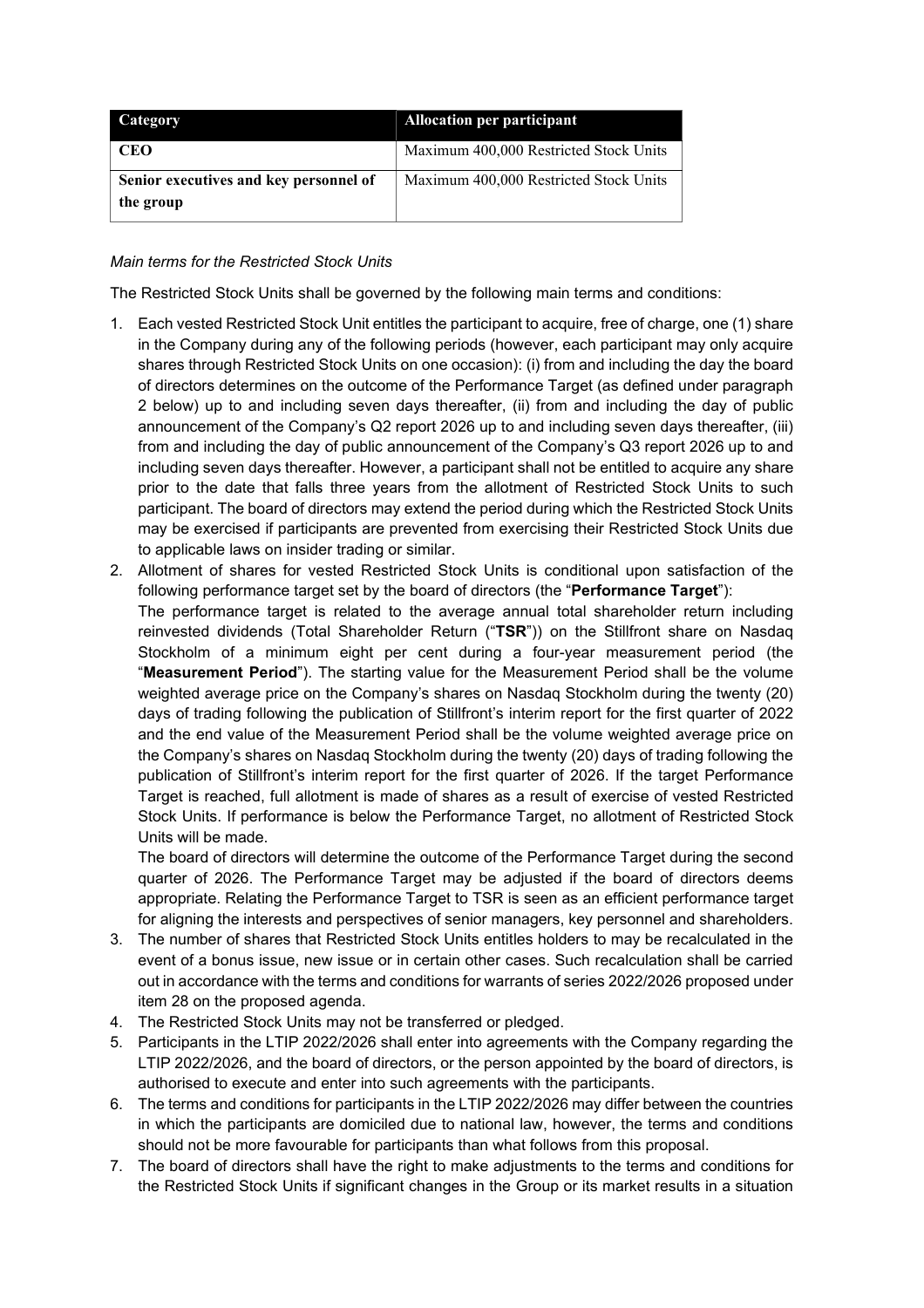which means that the terms and conditions for exercising the Restricted Stock Units are no longer appropriate. Such adjustments shall only be made in order to fulfil the main objectives of the LTIP 2022/2026.

#### *Vesting*

In addition to the fulfilment of the Performance Target and the requirement for each participant to hold the Restricted Stock Units for a minimum of three years before the date of exercise, the Restricted Stock Units shall be vested gradually based on the participants' employment in the Stillfront group in accordance with the following:

- 25 per cent of the Restricted Stock Units shall be vested on the anniversary of the allotment to the participant, and
- 75 per cent of the Restricted Stock Units shall be vested linearly on a quarterly basis starting from the first whole calendar quarter following the anniversary of the allotment to the participant up to and including April 2025 (i.e. the number of Restricted Stock Units that are vested each whole quarter following the anniversary of the allotment to the participant corresponds to 75 per cent of the participant's Restricted Stock Units divided by the number of quarters during the period).

If the participant ceases to be employed in the Stillfront Group, the right to all unvested Restricted Stock Units shall be lost.

#### *Costs of the LTIP 2022/2026 and effect on key ratios*

LTIP 2022/2026 will be accounted for in accordance with IFRS 2, which stipulates that the Restricted Stock Units should be recorded as a personnel expense over the vesting period. The total IFRS 2 costs for the LTIP 2022/2026 if the maximum allotment is delivered, are estimated to approximately MSEK 43, which corresponds to approximately 4.84 per cent of the total personnel costs for 2021. The costs will be recognized over the years 2022-2026. The costs have been calculated as the sum of salary costs, including social security costs, and administration costs for the program. Social security costs have been calculated assuming a starting share price of SEK 30 with annual increase of 8 per cent. Administration costs are estimated to be less than MSEK 1.

If warrants are allocated and converted in order to ensure the obligations under LTIP 2022/2026 the number of outstanding shares is estimated to increase with not more than 2,000,000 shares. Such maximum increase would have a dilutive effect of 0.39 per cent. The above calculations assume that Stillfront's undertakings under the LTIP 2022/2026 are secured with warrants.

#### *Delivery of shares*

The board of directors has considered the following alternatives for delivering shares in the Company to participants in the LTIP 2022/2026. Firstly, the board of directors proposes that the Company issues warrants in accordance with items [28\(](#page-2-19)a) and 28(b) on the proposed agenda (the "**Warrant Hedging Arrangement**") for securing delivery of shares in the Company to the participants in LTIP 2022/2026.

In the event that the annual general meeting does not resolve on the Warrant Hedge Arrangement, the board of directors has also considered another alternative. This alternative entails higher costs for the Company, and is therefore only intended to be exercised if the Warrant Hedge Arrangement is not approved by the annual general meeting and if repurchased shares cannot be used for delivery of shares in the Company (whether due to the annual general meeting not granting approval thereto, or due to other reasons). Accordingly, the board of directors proposes that the annual general meeting resolves that Stillfront may enter into agreements on hedging arrangements with a third party in order to ensure the Company's obligation to deliver shares in accordance with the LTIP 2022/2026. Such arrangement would mean that Stillfront enters into agreements with a third party for such third party to acquire shares in the Company in its own name and thereafter transfer the shares to participants in the LTIP 2022/2026.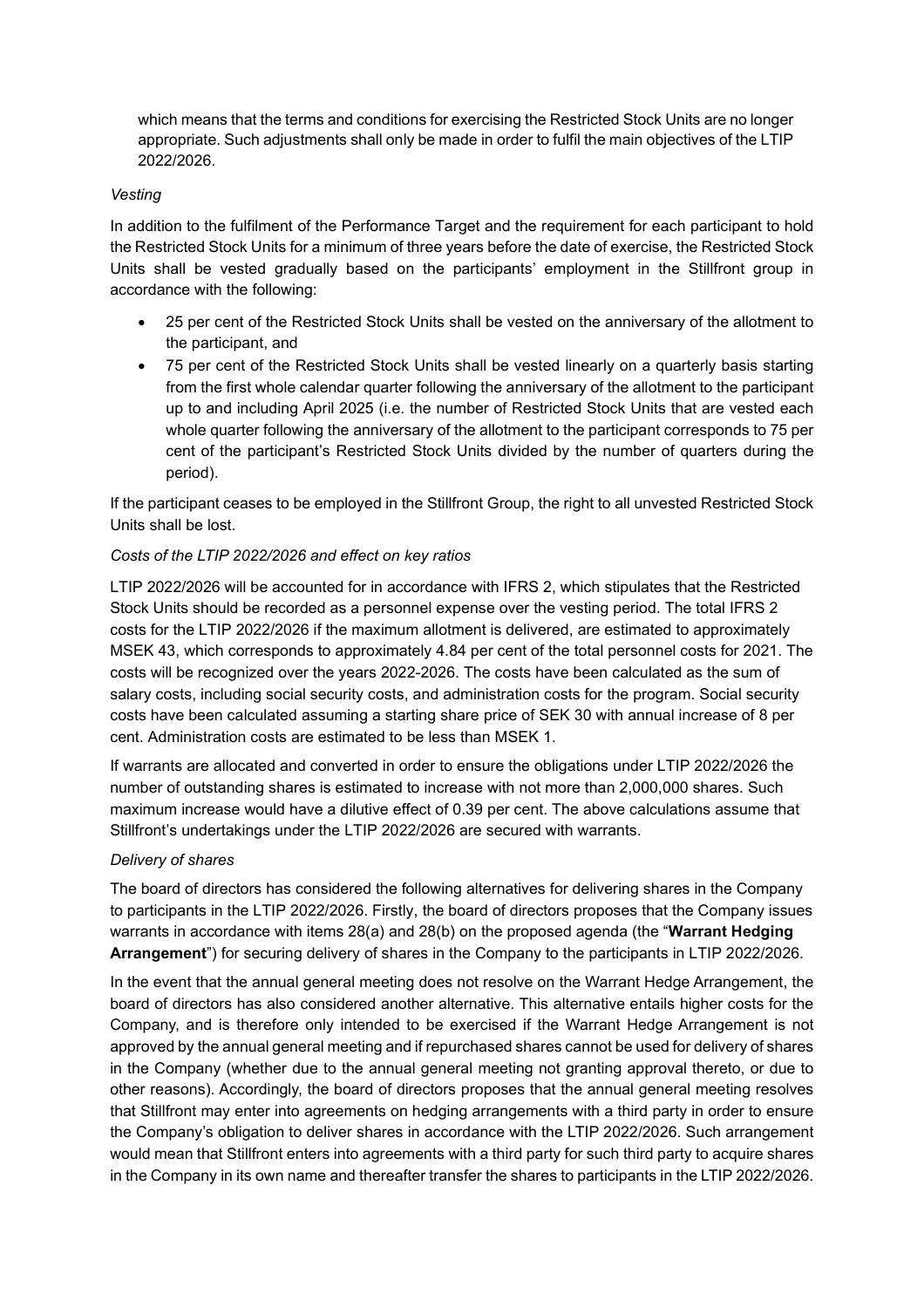In addition to the delivery alternatives set out above, the board of directors proposes, in the event that the annual general meeting approves the proposal authorizing the Board to decide on the repurchase of own shares in accordance with item [25](#page-2-16) on the proposed agenda, such repurchased shares may also be used to secure delivery of shares in the Company under LTIP 2022/2026 in accordance with item [29](#page-2-20) on the purposed agenda.

## *Preparation and administration of LTIP 2022/2026*

Stillfront's remuneration committee has prepared the proposal for the LTIP 2022/2026 in close consultation with the board of directors of the Company, external advisors and major shareholders. The board of directors or the remuneration committee shall be responsible for preparing the detailed terms and conditions of the LTIP 2022/2026 in accordance with the terms and guidelines resolved on by the annual general meeting.

#### *Information regarding other long-term share or share price related incentive programs in Stillfront*

For information regarding the currently ongoing long-term share or share price related incentive programs in Stillfront, please refer to the Company's website, [www.stillfront.com.](http://www.stillfront.com/)

The board of directors intends to cancel 270,250 unallocated or forfeited employee stock options issued under LTIP 2021/2025. The total potential dilution for share related incentive programs in Stillfront, including LTIP 2022/2026, will amount to approximately 1.42 per cent (of which approximately 0.39 per cent relates to LTIP 2022/2026). There is no dilution related to LTIP 2021/2025 (which is secured via a share swap agreement with Nordea Bank Abp, filial i Sverige, through which Stillfront has secured delivery of shares to participants (when/if applicable).

## **Resolution on (a) issue of warrants and (b) approval of transfer of warrants (item [28\)](#page-2-19)**

The board of directors proposes that the annual general meeting, as set out below, resolves on (a) an issue of warrants of series 2022/2026 and (b) approval of transfer of warrants in order to ensure delivery of shares in the Company under LTIP 2022/2026, proposed under item [27](#page-2-18) of the proposed agenda. The number of warrants to be issued is set at a maximum number of warrants, which will be decreased by the number of shares repurchased by the board of directors in case the authorization to resolve on repurchase of own shares under item [25](#page-2-16) of the proposed agenda is granted.

#### **(a) Issue of warrants**

The board of directors proposes that the annual general meeting resolves on an issue of warrants governed by the following main terms and conditions:

- 1. The Company shall issue a maximum of 2,000,000 warrants of series 2022/2026 (the "**Warrants**").
- 2. The right to subscribe for warrants shall, with deviation from the shareholders' preferential rights, accrue to the Company or a wholly-owned subsidiary of the Company.
- 3. Over-subscription shall not be permitted.
- 4. The warrants shall be subscribed for on a separate subscription list no later than 31 October 2022. The board of directors shall have the right to extend the subscription period. The warrants shall be allotted to the Company or the subsidiary free of charge.
- 5. Each warrant shall entitle the holder to acquire one (1) new share in the Company during the period commencing on and including 1 January 2026 up to and including 31 December 2026. Subscription may only be carried out in accordance with the terms and conditions for LTIP 2022/2026 and in order to ensure delivery to the participants in LTIP 2022/2026.
- 6. The subscription price upon exercising the warrant shall correspond to the share's quota value.
- 7. The newly subscribed shares shall entitle dividend for the first time on the record day which occurs after the shares have been registered on a reconciliation account.
- 8. The full terms and conditions for the Warrants are presented in the board of director's proposal for complete terms and conditions for the Warrants. As set out therein, the subscription price, as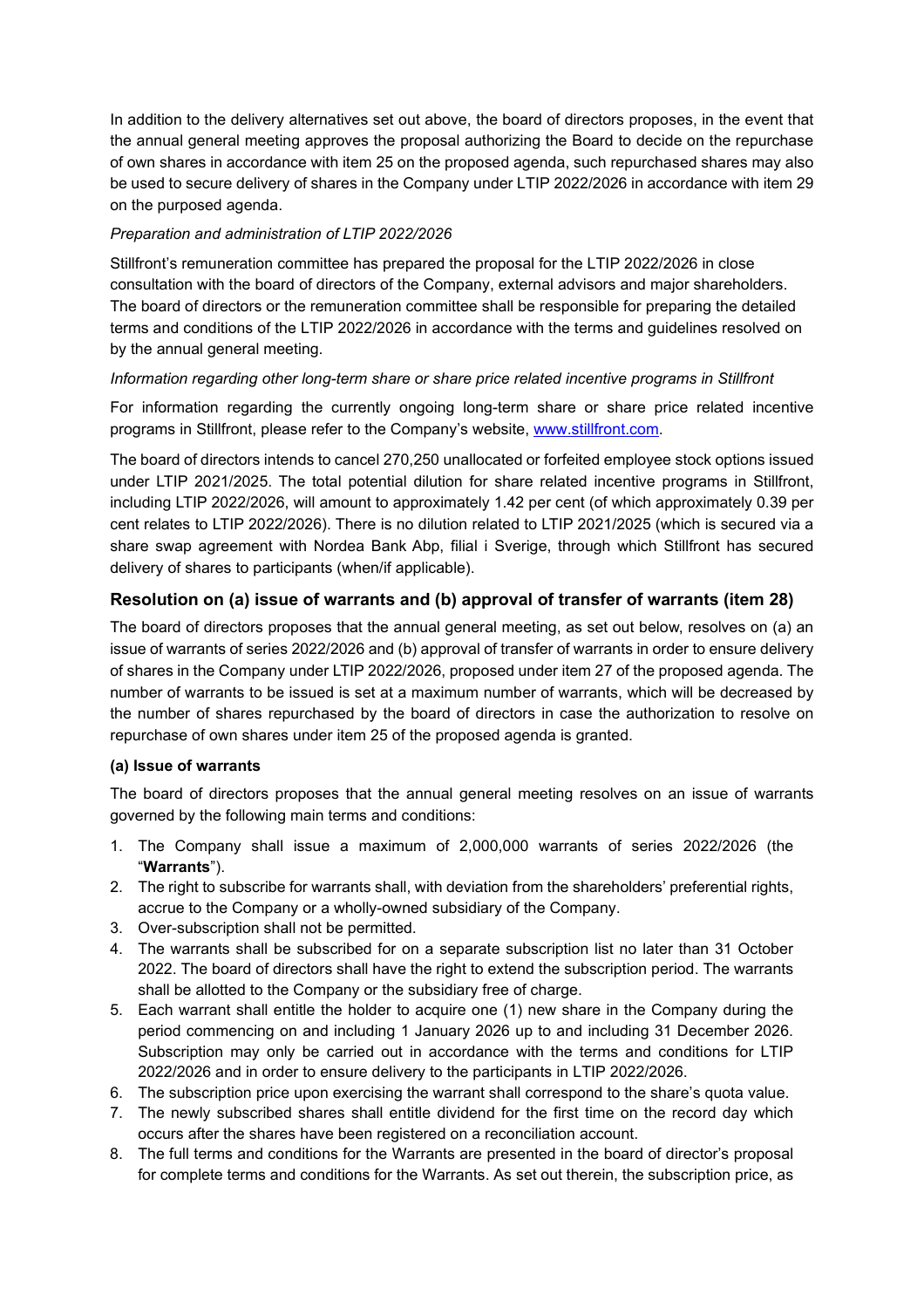well as the number of shares that a Warrant entitles subscription for, may be recalculated in the event of a bonus issue, new issue and in certain other cases.

- 9. The increase in the Company's share capital will, upon exercising the Warrants, amount to no more than SEK 140,000, subject to the increase that may be caused by recalculation of the subscription price and the number of shares that each Warrant entitles subscription for may occur as a result of issues etcetera.
- 10. The board of directors are authorised to make such minor adjustments as may be necessary in connection with the registration of the Warrants with the Swedish Companies Registration Office.
- 11. The reason for deviation of the shareholders' preferential rights is to ensure delivery of shares in the Company under LTIP 2022/2026.

#### **(b) Approval of transfer of warrants**

The board of directors proposes that the annual general meeting approves:

- that the Company or the subsidiary transfers the Warrants to participants in LTIP 2022/2026,
- that the Company or the subsidiary transfers the Warrants to a third party with whom the Company has entered into an agreement regarding exercising the Warrants and delivery of shares in the Company to participants in LTIP 2022/2026 in accordance with the terms and conditions for LTIP 2022/2026, and/or,
- that the Company or the subsidiary otherwise disposes of the Warrants in order to ensure the Company's obligation in connection with LTIP 2022/2026.

## **Resolution on transfer of own shares to participants in LTIP 2022/2026 (item [29\)](#page-2-20)**

The board of directors proposes that the annual general meeting, subject to that the annual general meeting resolves on the repurchase of own shares in accordance with item [25](#page-2-16) on the proposed agenda, resolves that transfer of own shares to participants in LTIP 2022/2026 (the "**Participants**") may be done to ensure delivery of shares in the Company under LTIP 2022/2026 proposed under item [27](#page-2-18) on the proposed agenda on the following terms and conditions:

- 1. The Company may transfer not more than 2,000,000 shares in the Company to the Participants.
- 2. The Participants shall have the right to receive shares, whereby each Participant shall be entitled to receive such number of shares, which he/she is entitled to under LTIP 2022/2026. Such right can be exercised by the Participant during the period in which such Participant is entitled to receive shares under LTIP 2022/2026.
- 3. The shares shall be transferred free of charge.
- 4. The number of shares to be transferred may be recalculated in the event of a share split, reversed share split or similar events having an impact on the number of shares in the Company.

The reason for deviating from the shareholders' preferential rights in connection with the transfer of shares is to facilitate the delivery of shares in the Company under LTIP 2022/2026.

# **DETAILS ON NUMBER OF SHARES, VOTES AND HOLDING OF OWN SHARES**

The total amount of shares and votes in the Company at the time of issue of this notice was 507,062,315. All shares carry equal voting rights. The Company does not hold any own shares.

## **MAJORITY REQUIREMENTS**

A resolution in accordance with items 17[-23](#page-2-14) and [28](#page-2-19)[-29](#page-2-20) on the agenda is valid only where supported by shareholders holding not less than nine-tenths of both the votes cast and the shares represented at the annual general meeting. A resolution in accordance with items [24-](#page-2-15)[26](#page-2-17) on the agenda is valid only where supported by shareholders holding not less than two-thirds of both the votes cast and the shares represented at the annual general meeting.